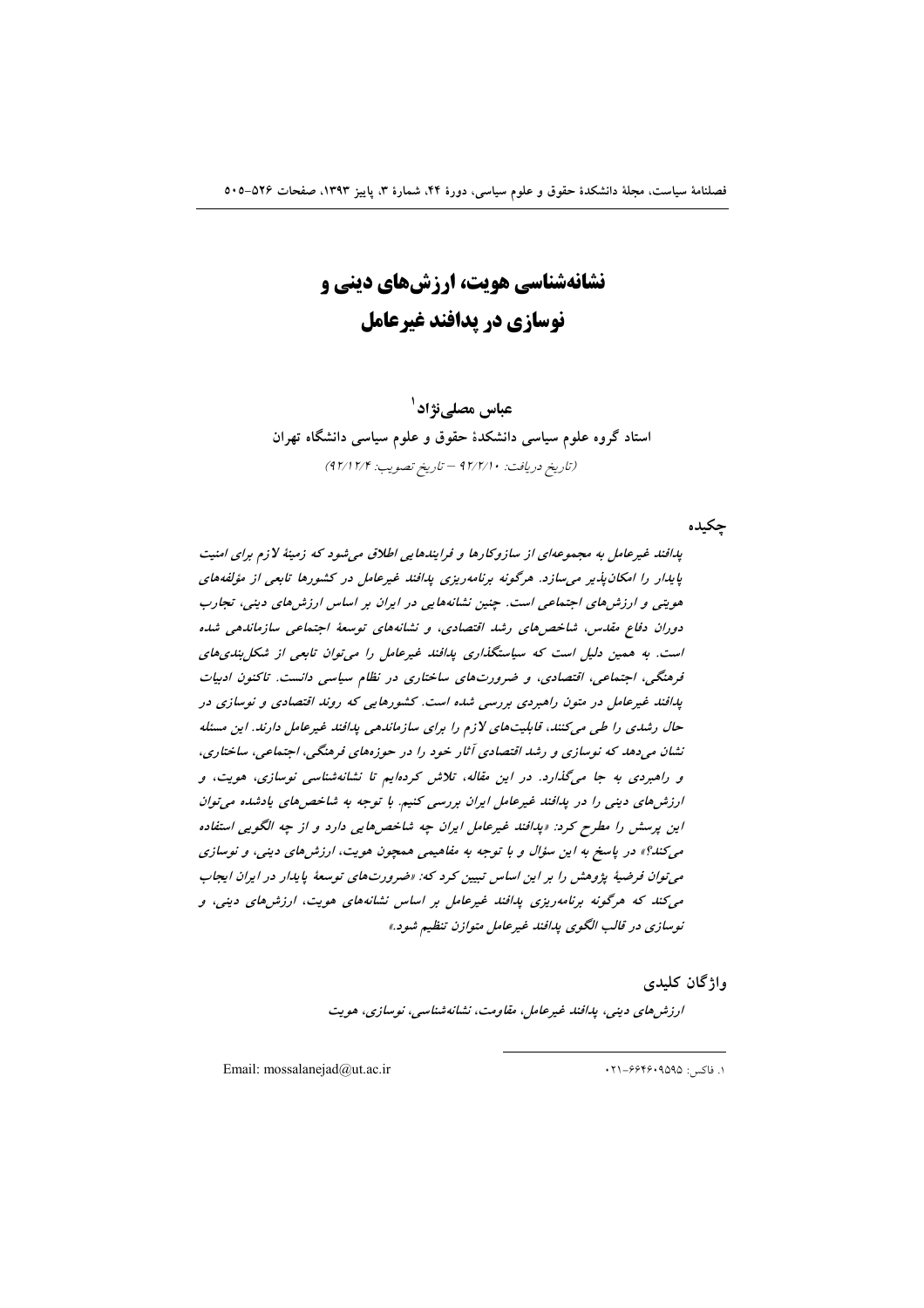ضرور تهای سیاستگذاری پدافند غیرعامل در فضای بحرانهای منطقهای تحولات خاورمیانه نشانههایی از گسترش بحران را نشان میدهد. انتقال نشانههای بحران از سوریه به عراق را میتوان نمادی از تداوم منازعات منطقهای در محیط امنیتی خاورمیانه دانست. هرگاه بحران گسترش یابد، ضرورت توجه به پدافند غیرعامل یکی از نشانههای اصلی امنیتسازی تلقی می شود. ازآنجاکه ایران در فضای ژئوپلیتیک بحران قرار دارد، بهناچار امنیت ملی خود را بر اساس ضرورتهای پدافند غیرعامل سازماندهی می کند. نشانهشناسی پدافند غیرعامل نشان می دهد که این موضوع رابطهٔ مستقیم با نوسازی، هویت، و ارزشهای دینی در ایران دارد.

نوسازی و توسعهٔ اقتصادی در ایران از سال ۱۳۶۸ آغاز شد. در این دوران روندهای جدیدی از برنامهریزی راهبردی در دستور کار قرار گرفت. تاریخ جنگهای گذشته نشان داده است که فقط کشورهایی که از پشتوانهٔ اجتماعی، صنعتی، و پدافندی مؤثر استفاده میکنند قابلیت لازم برای مقابله با تهدیدها را دارند. پشتوانهٔ پدافندی، شامل دو حوزهٔ عامل و غیرعامل می شود. بهرهگیری از پدافند غیرعامل میزان ارادهٔ کشور برای مقابله با تهدیدها را فراهم می سازد. کشورهایی که از سیاست دفاعی تهدید متقابل استفاده میکنند، باید از آمادگی لازم برای حراست از پشتوانههای راهبردی خود برخوردار باشند.

رشد اقتصادی در کشورهای مختلف بهعنوان یکی از عوامل گوناگونی راهبردهای دفاعی محسوب می شود. سیاستگذاری پدافند غیرعامل با هدف جلوگیری از وارد شدن صدمات جانی و خسارات مالی یا به حداقل رساندن صدمات و خسارات ناشی از حملات زمینی، دریایی، هوایی و موشکی دشمن به کار گرفته میشود. پدافند غیرعامل پشتوانهٔ راهبردی کشورها و نیروهای مقاومت در شرایط تهدید محسوب می شود. در فرایند پدافند غیرعامل بدون بهکارگیری هرگونه جنگافزار و مهمات، بسیاری از اقدامات برای کاهش تهدیدها صورت مي گير د.

# کارکرد یدافند غیرعامل در فرایند نوسازی و رشد اقتصادی ایران

سیاستگذاری پدافند غیرعامل برای شرایط صلح، بحران، و منازعه اجتنابناپذیر خواهد بود. در هر یک از این شرایط، به سازماندهی و اجرای شکل خاصی از یدافند غیرعامل توجه و تأکید شده است. از آنجا که روندهای نوسازی میتواند در چگونگی و جهتگیری دفاعی ایران تأثیرگذار باشد، چنین مقولهای آثار خود را در حوزهٔ پدافند غیرعامل نیز به جا میگذارد. یکی از راهکارهای تدوین راهبرد دفاعی و امنیتی کشورها ازجمله جمهوری اسلامی ایران را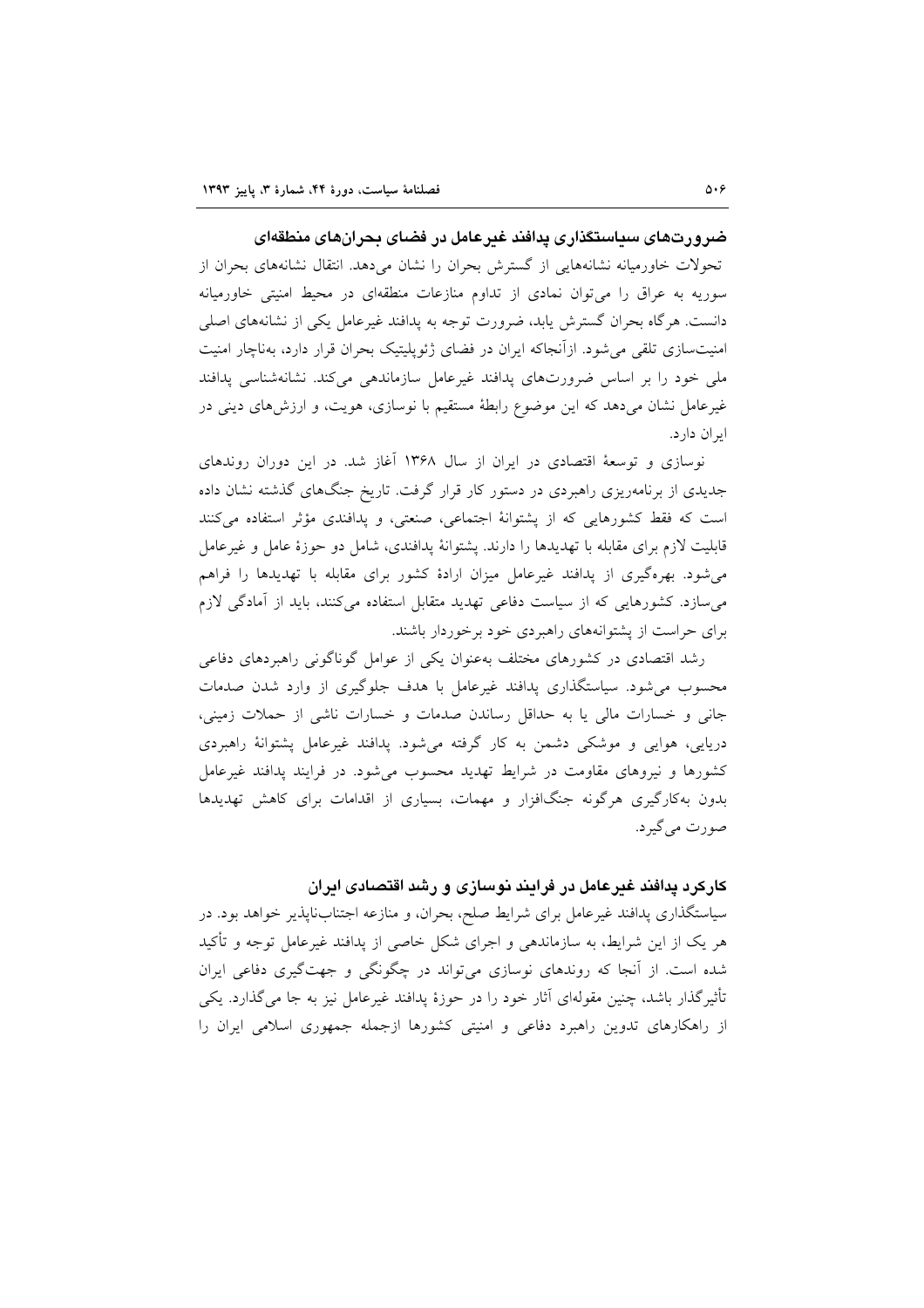می توان قدرتسازی در حوزهٔ بازدارنده، تدافعی، و پدافند غیرعامل دانست. هر یک از سه مؤلفهٔ یادشده پیامد اجتنابنایذیری از روند نوسازی و توسعهٔ اقتصادی تلقی می شود.

فرایندهای تحول در ساختار اقتصادی ایران را باید بخشی از پشتوانهٔ راهبردی دانست. کشورهایی که در معرض قدرتسازی قرار میگیرند، به سازوکارهای راهبردی نیاز بیشتری دارند. در شرایط تهدیدهای امنیتی و راهبردی، ضرورت بهرهگیری از سیاستگذاری دفاع غیرعامل بهعنوان اصلی ترین رویکرد بازدارنده در برابر تهدیدها دشمن تلقی می شود. اجرای درصد بالایی از ضرورتهای پدافند غیرعامل به سهولت و با صرف هزینهٔ کم امکانپذیر خواهد بود و فقط بخشهایی از آن مستلزم صرف هزینههای زیاد است.

# ضرورتهای بازدار ندگی اجتماعی در پدافند غیرعامل

برخی از کشورها پدافند غیرعامل را بر اساس ضرورتهای بازدارندگی اجتماعی تنظیم میکنند. برای مثال، میتوان به سیاستهای رژیم صهیونیستی اشاره داشت که در دوران جنگ ۳۳ روزه در سال ۲۰۰۶، ۲۲ روزه در سال ۲۰۰۸ و ۵۵ روزه در سال ۲۰۱۴ از یدافند غیرعامل برای خنثی سازی سیاست موشکی جبههٔ مقاومت استفاده کرد. مقامات تل|آویو معتقد بودند که اگر گروههای اجتماعی روحیهٔ خود را از دست بدهند، در آن شرایط زمینه برای تغییر در سیاستهای راهبر دی اجتنابنایذیر خواهد بود.

ازآنجاکه توسعهٔ پایدار نیازمند سرمایهگذاری در حوزههای مختلف راهبردی و اقتصادی است، هدف اصلی این مقاله را میتوان تبیین فرایند سیاستگذاری پدافند غیرعامل در تداوم روند نوسازی اقتصادی دانست. در چنین شرایطی، باید به الگوهای قدرتسازی بر اساس مدل چندبُعدی توجه داشت و آنها زا آزمایش کرد. در شرایط تهدید متقابل، شدت تهدیدها گسترده است. بنابراین، تهدیدهای گوناگونی فرا روی شهروندان، تأسیسات دولتی و نهادهای نظامي وجود دارد.

حفاظت از تأسیسات اقتصادی و اجتماعی را می¤وان از اصلیترین ضرورتهای توسعهٔ پایدار از طریق سیاستگذاری اقتصادی دانست. تجربهٔ جنگهای آمریکا در افغانستان، عراق، بوسنی، و کوزوو نشان میدهد که نیروی نظامی ایالات متحده از اقداماتی همچون حملهٔ هوایی و موشکی بهطوروسیع استفاده میکند. در چنین شرایطی، ضرورتهای رشد اقتصادی و تحول راهبردی ایران ایجاب میکند که با توجه به تغییر ماهیت جنگ، فرایندهای معطوف به سیاستگذاری پدافند غیرعامل بر اساس نشانهشناسی هویت، مقاومت، و ارزش های دینی که در ساختار اجتماعی نهادینهشده سازماندهی شود.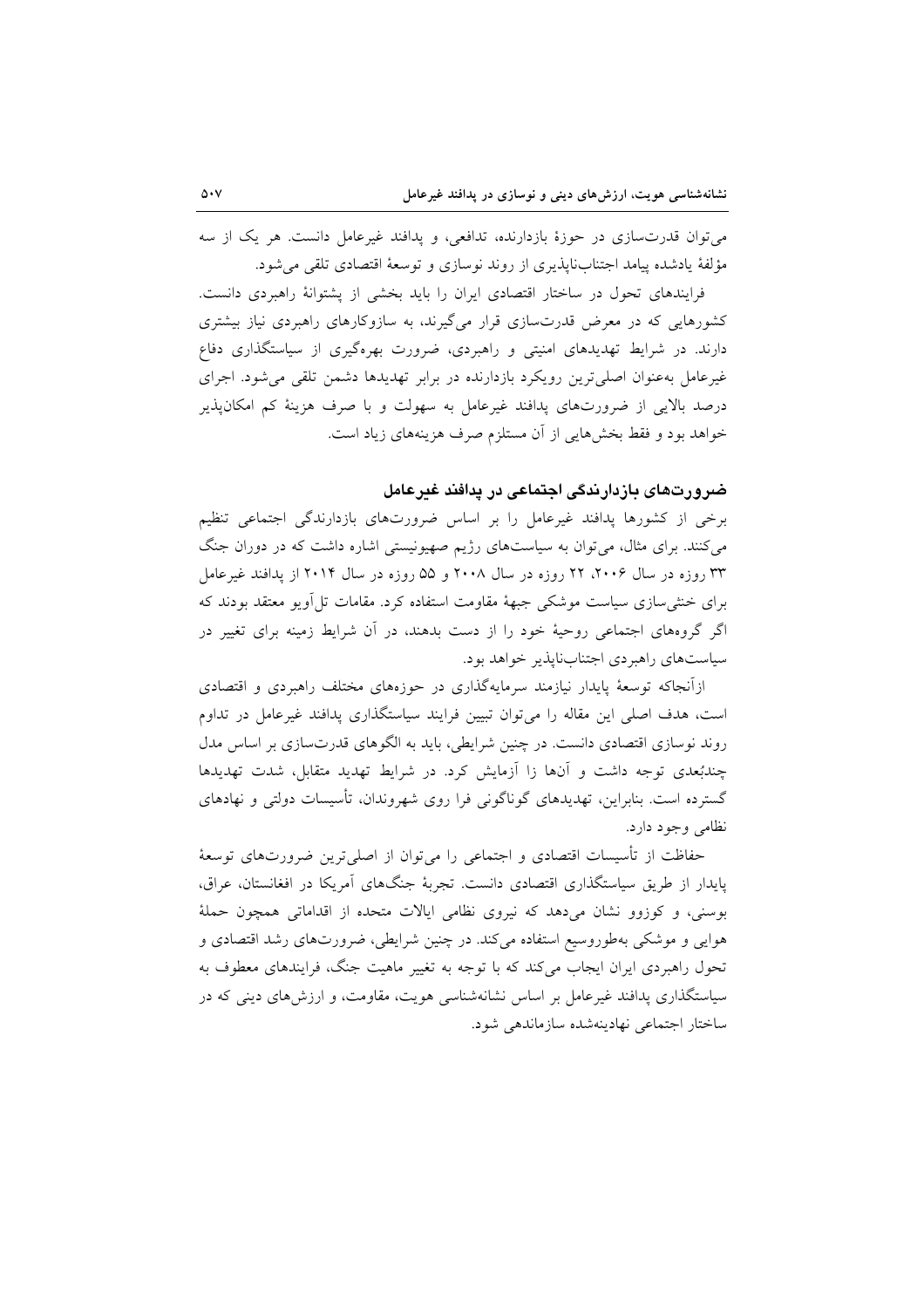حمایت از موجودیت و بقای صنایع، تأسیسات دفاعی و نیروی انسانی را میٍتوان از عواملی دانست که زمینههای ارتقای توان دفاعی در طولانی مدت را از طریق سیاستگذاری پدافند غیرعامل فراهم می سازد. هزینههای پدافند غیرعامل در مقایسه با هزینههای دفاعی و هزینههای ناشی از اقدامات آفندی دشمن بسیار محدود است. تجربهٔ کشورهای مختلف در سالهای بعد از جنگ دوم جهانی نشان میدهد که هرچه به سیاستگذاری پدافند غیرعامل بیشتر توجه شود، ارادهٔ عمومی جامعه برای مقابله با تهدیدها نیز بیشتر خواهد شد.

بهرهگیری از شکل بندیهای قدرت ملی در شرایطی امکانپذیر است که سیاستگذاری یدافند غیرعامل برای مقابله با تهدیدهای احتمالی سازماندهی شود. مزیت نسبی ارتش آمریکا برای مقابله با تهدیدها را باید بهرهگیری از نیروهای موشکی و هوایی دانست. اقدامات پرحجم سیستم موشکی و هوایی آمریکا برای به حداقل رساندن توان مقاومت کشورها در شرایط بعد از آغاز حملهٔ زمینی انجام میگیرد. هواپیماهای شناسایی آر. کیو. ۱۷۰ که متعلق به سازمان اطلاعات مركزى أمريكاست، وظيفة شناسايي نقاط حساس براى كسب اطلاعات بهمنظور آمادگی برای هدفگیری گستردهٔ تأسیسات را بر عهده دارند.

ایجاد رابطه بین فرایندهای رشد اقتصادی، نوسازی، و پدافند غیرعامل یکی از ضرورتهای راهبردی در ایران محسوب میشود. ازأنجاییکه این پژوهش معطوف به چگونگی مقابله با اقدامات پردامنه و تهدیدها جهان غرب و برخی از کشورهای منطقهای در برخورد با جمهوری اسلامی ایران محسوب می شود، ازاین رو، راهبرد ایران نیز معطوف به تهدیدها متقابل است. تهدیدها متقابل زمانی کارآمد است که زمینههای پدافند غیرعامل برای مقابلة غيرمستقيم با تهديدها فراهم شود.

## جايگاه پدافند غيرعامل در اسناد فرادستي ايران

مشخصات کلی سند جامع فرایند تدوین سند جامع سند آموزش تخصصی در مدیریت بحران و دفاع غيرنظامي محور اصلي سند پايهٔ پدافند غيرعامل محسوب مي شود. اين مجموعه از راهبردهای دفاعیِ امنیتی در جنگ اهمیت بیشتری پیدا میکند. بنابراین، سند آموزش همگانی در مدیریت بحران و دفاع غیرنظامی در شرایط جنگی، سند پژوهش در مدیریت بحران و دفاع غیرنظامی در تمامی کشورهایی محسوب میشود که از لحاظ امنیتی تهدید می شوند.

كليات مستندات سند جامع پدافند غيرعامل بهعنوان مبانى طراحى سند جامع جهت گيرى كلان حوزهٔ مديريت بحران و دفاع غيرنظامي محسوب مي شود. چنين قابليت و استناداتي را می توان بخشی از ضرورتهای راهبردی هر کشور دانست. این گونه اسناد را عالی ترین مقامات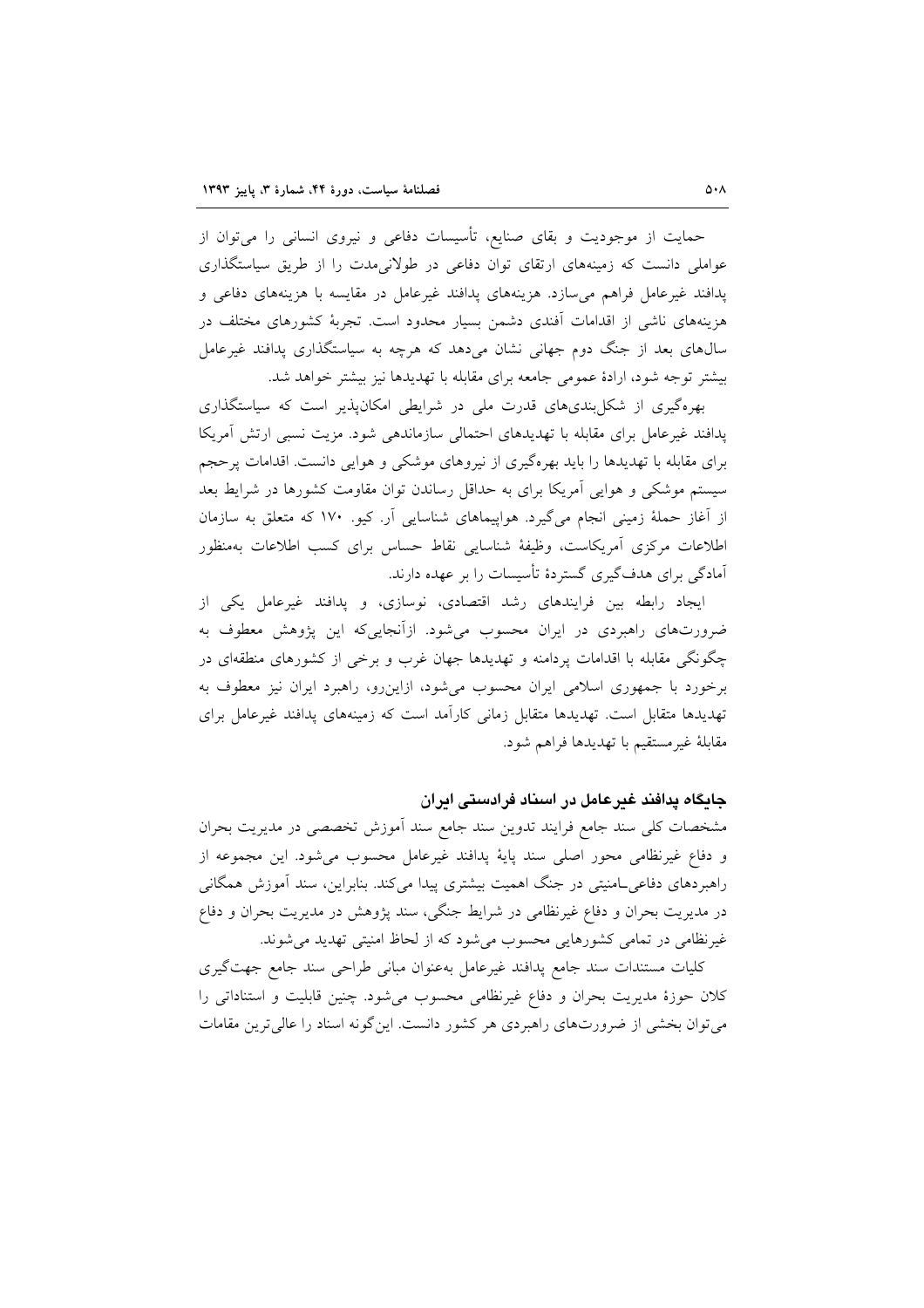و مراکز راهبردی کشورها تبیین و ابلاغ میکنند. به همین دلیل است که سند پایهٔ پدافند غیرعامل را می توان در زمرهٔ اسناد بالادستی در حوزهٔ دفاع و امنیت دانست.

هرگونه راهبرد دفاعی، نیازمند بهرهگیری از سند پایهای است. سند پایهای در حوزهٔ دفاع و امنیت ملی ایران به شرایطی مربوط است که از طریق آن، سازمانها و مراکز عمومی کشور بتوانند قابلیتهای خود را بهمنظور افزایش اقتدار ملی به کار گیرند. بر اساس چنین رویکردی، سند امور مدیریت بحران و دفاع غیرنظامی در حوزهٔ پدافند غیرعامل بهعنوان سند راهبردی مديريت بحران و دفاع غيرنظامي محسوب مي شود. اجزا و عناصر تشكيل دهندهٔ اين گونه اسناد به دفاع از تأسیسات در شرایط تهدید مربوط می شود :Clough, R. W. and Penzien, J, 2005)  $.191$ 

# نقش نشانههای راهبردی در پدافند غیرعامل ایران

در سند راهبردی دفاع غیرعامل به اهداف بلندمدت بر اساس تهدیدهای احتمالی توجه می شود. به علاوه، بر اساس ساختار عمومی دفاع ملی ایران، همواره جلوههایی از برنامهریزی راهبردی در قالب سند پنج ساله اجرا میشود. موضوع مربوط به چگونگی سازماندهی دفاع غیرعامل و فرایندهای مربوط به آن در سندهای جنبی بر اساس اولویتهای عمومی برنامههای پنج سالهٔ توسعه و همچنین سند چشم|نداز ارزیابی میشود.

بهطورکلی، برآورد تهدید و آیندهیژوهی در قالب مدل پنجساله بیشترین مطلوبیت راهبردی را برای کشورها به همراه دارد. بنابراین، در این سند، اهداف راهبردی معطوف به فعالیتها و نتایجی است که در دورهٔ پنجهساله تعقیب میشود. علاوه بر چگونگی تنظیم سند راهبردی پدافند غیرعامل در برنامههای پنجسالهٔ توسعه، هر سازمان اجرایی باید خود را با ضرورتها و اهداف سالیانهٔ سازمان پدافند غیرعامل هماهنگ کند. این موضوع فرایندی محسوب می شود که قالبهای عمومی برنامهٔ توسعه به رویکردهای اجرایی سالیانه تعمیم پیدا میکند (زیاری، ۱۳۷۹:  $(1)$ 

سازمان پدافند غیرعامل اهدافی راهبردی دارد که در سند راهبردی تبیین شده است. بهطورکلی، می توان به این موضوع توجه کرد که هرگونه رفتار سازمانهای اجرایی تابعی از اهداف سند راهبردی است. بنابراین، اهداف عمومی سند راهبردی سازمان پدافند غیرعامل جمهوری اسلامی ایران را میتوان مجموعه مقاصد و منظورهایی دانست که در جریان برنامهریزی و برای تحقق مأموریت پیش بینی میشوند. اهداف سالیانه تابعی از اهداف بلندمدت در سند راهبردی دفاع غیرعامل محسوب میشود. اهداف سالیانهٔ دفاع غیرعامل به فعالیتهای جاری دستگاههای دولتی و نهادهای دفاعی مربوط است. اهداف عمومی پدافند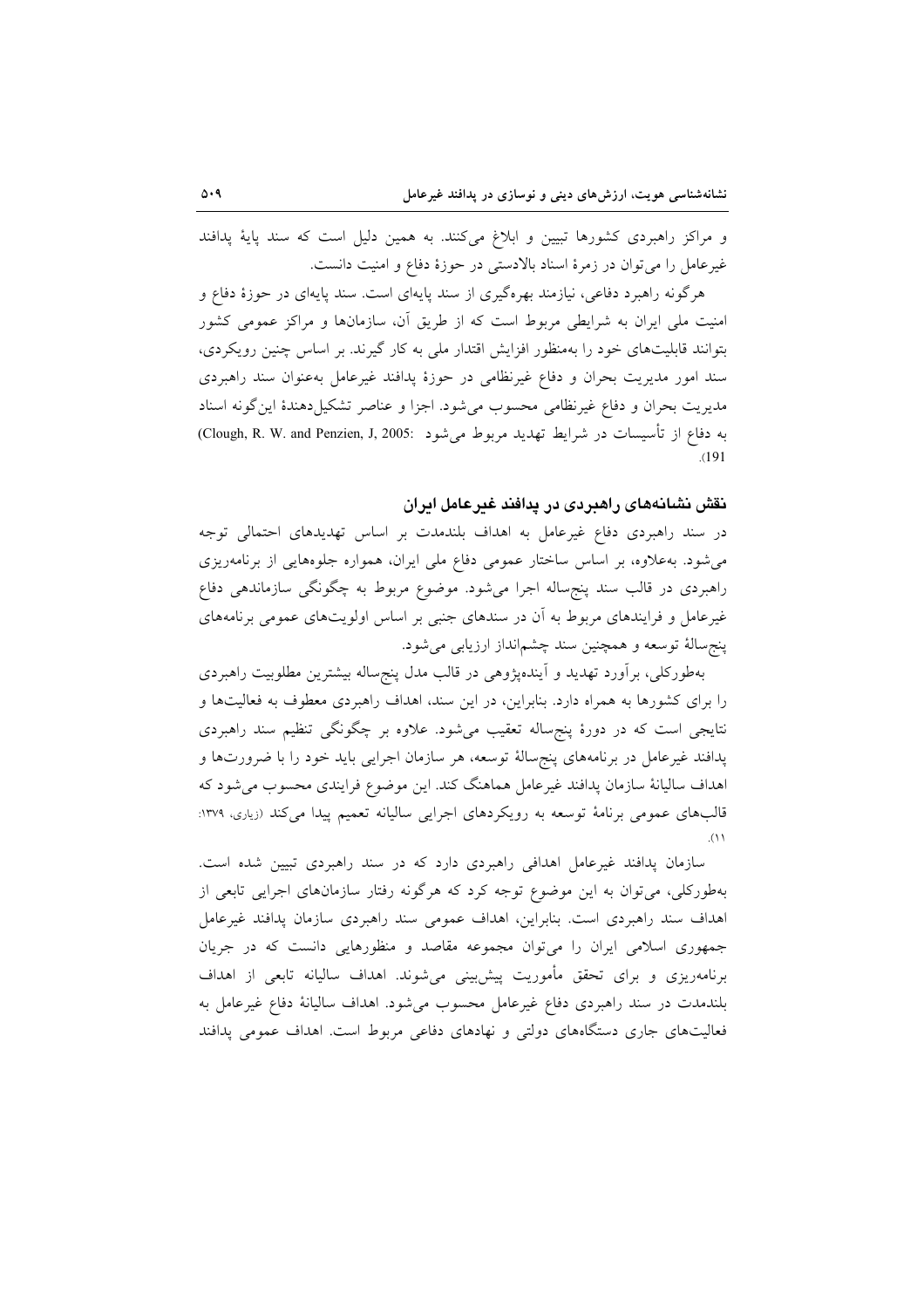غیرعامل را می توان انعکاس نتیجههای مورد انتظار قابل اندازهگیری دانست که در دورهٔ بک ساله دنبال می شود (Dobbs, N, 2007: 35).

اهداف سالیانه معمولاً در زمرهٔ هدفهای کوتاهمدت هستند که برای رسیدن به هدفهای بلندمدت باید به آنها دست یافت. میزان ارزیابی پیشبرد اهداف سند راهبردی در حوزهٔ دفاع غیرعامل انعکاس فعالیتها و فرایندی محسوب می شود که ویژگیهای قابل سنجشی داشته باشند. چنین فرایندی بر اساس الگوی کمّی محاسبه میشود. محاسبهٔ فعالیتهای دفاع غیرعامل باید به گونهای باشد که تمامی نشانهها و نیروهای چالش گر را شناسایی کند. از سوی دیگر، وقتی که جلوههایی از کنش نیروهای ناسازگار ظهور می یابد، سازمان باید با آن مقابله کنل (یورمحمدی، ۱۳۸۸: ۲۷).

این برنامهها باید زمینهٔ لازم برای تحقق هدفهای مشخص که در چارچوب راهبردها تنظیم می شوند را تبیین و پیش بینی کند. هر برنامهٔ اجرایی خود همیشه اهداف، سیاستها، خطمشیهای اجرایی، و طرحهای مشخصی برای عملیات و اقدامات اجرایی دارد که از طریق سازمانهای عمومی و همچنین دستگاههای اجرایی توجه میشود. در روند اجرای سیاستهای عمومی پدافند غیرعامل هر یک از وزارتخانهها و سازمانهای عمومی مسئول اجرای برخی از برنامههای تعیین شده توسط سازمان پدافند غیرعامل خواهند شد .Chang, T. Y, Taniguchi, H .(and Chen, W. F, 2010:115

کارویژهٔ عمومی هر یک از سازمانهای اجرایی را باید ارتقای توان تدافعی برای حفاظت از منابع انسانی، اجتماعی، و تأسیسات عمومی کشور دانست. در این فرایند، برنامهریزی عمومی برای متعهد کردن سازمانهای اجرایی، از سوی سازمان پدافند غیرعامل تنظیم می شود و بر اساس شکل بندی تهدیدها و قابلیت عمومی کشورها صورت می گیرد. بهطورکلی، می توان به این جمعبندی رسید که برأورد تهدید برایند وضعیتی در سند راهبردی پدافند غیرعامل است که عوامل محیطی مخاطرهآمیز را منعکس می سازد (پورمحمدی، ۱۳۸۶: ۱۶).

### نقش نشانههای نوسازی و توسعه در یدافند غیرعامل ایران

در سند چشمانداز پدافند غیرعامل، علاوه بر سیاستهای عمومی که در هر سازمان اجرا می شود، می توان موضوعات دیگری ازجمله نقاط قوت و ضعف را بررسی کرد. بهطورکلی، برآورد سازمانی تهدیدهای امنیتی را می توان در زمرهٔ موضوعات و مؤلفههایی دانست که الگوی مقابله با تهدید از طریق پدافند غیرعامل را امکان،پذیر می سازد. بررسی نقاط ضعف شامل عواملی است که سازمان در اجرای آنها ضعیف است یا توانایی اجرای آنها را ندارد.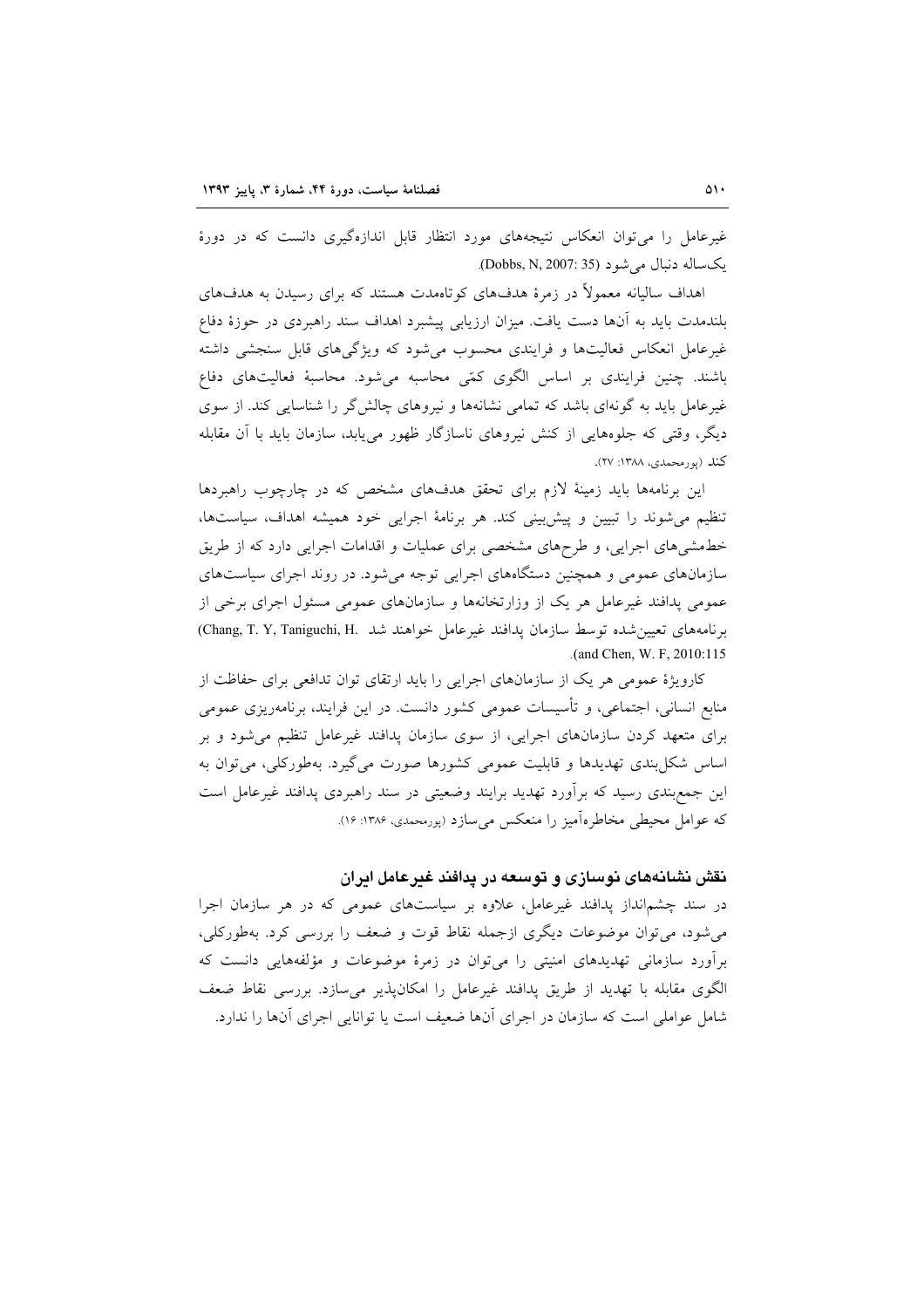در سند چشمانداز پدافند غیرعامل، موضوع مربوط به راهبردهای اجرایی در قالب سیاست عمومی تبیین می شود. بدین ترتیب، سیاست در سند راهبردی پدافند غیرعامل مجموعهای از الگوهای رفتاری محسوب میشود که میتوان بر اساس أن به نتایج و مطلوبیتهای پیش بینی شده رسید. بر اساس سیاستهای پیش بینی شده، می توان به تنظیم و اجرای اهداف سالیانه دست یافت. همچنین، به رهنمودها و رویههایی که سازمان برای دست یابی به اهداف اعلام شده رعایت می کند، در حوزهٔ سیاستهای راهبردی پدافند غیرعامل توجه می شود (بابلی یز دی، ۱۳۸۲: ۲۹).

سند چشم|نداز پدافند غیرعامل در زمرهٔ اسنادی محسوب میشود که از مطلوبیت لازم برای گسترش همکاریهای درون سازمانی برای درک برنامههای اجرایی برخوردار است. بهطوركلي، سند چشمانداز پدافند غيرعامل را مي توان مجموعهاي توصيفي، روشن، قابل درک، الهام بخش، برانگیزنده، و دوستی آفرین دانست. به عبارت دیگر، سند چشمانداز پدافند غیرعامل، اولویتهای هر یک از سازمانها را در زمانی معین تعیین میکند. بهطورکلی، سند چشمانداز پدافند غیرعامل به تنظیم آیندهای مطلوب، واقع گرا، تحققپذیر، و جذاب برای شهروندان و سازمانهای دولتی معطوف خواهد بود. در سند چشمانداز پدافند غیرعامل، مأموریت هر سازمان به صورتی کلی به تصویر کشیده شده است و چگونگی اجرای موفق مأموريت را در مدت زمان مورد نظر مشخص مى كند.

از سوی دیگر، باید رابطهای بین سیاستهای عمومی سازمان پدافند غیرعامل با چگونگی تهدیدها از سوی بازیگران رقیب ایجاد کرد. نقاط ضعف به مجموعهٔ عواملی اطلاق می شود که سازمانهای مربوطه در آن زمینهها آسیبپذیر هستند یا اینکه به دلیل تضعیف توان عملی سازمان در رقابت با سایر بازیگران، در اجرا و تحقق مأموریت سازمان یدافند غیرعامل از چشمانداز مطلوبی ندارند، درحالی که نقاط قوت به توانمندیهایی مربوط است که نهتنها به مزیت نسبی ایران منجر می شود، بلکه سایر کشورها را نیز تهدید میکند. می توان به توازن قدرت و تهدید در ارتباط با کارآمدی سازمان پدافند غیرعامل توجه کرد .Christopherson, D  $(G, 2006: 125)$ 

#### نقش تهديدشناسي توسعهٔ يايدار در يدافند غيرعامل

همراه با موضوعاتی همانند نقاط ضعف و قدرت، لازم است به موضوعات دیگری ازجمله فرصت و تهدید در روند سیاستگذاری پدافند غیرعامل توجه شود. بررسی نشانههای ضعف در دفاع غیرعامل را می توان مجموعهٔ عوامل خارجی و داخلی دانست که بر هدف و عملکرد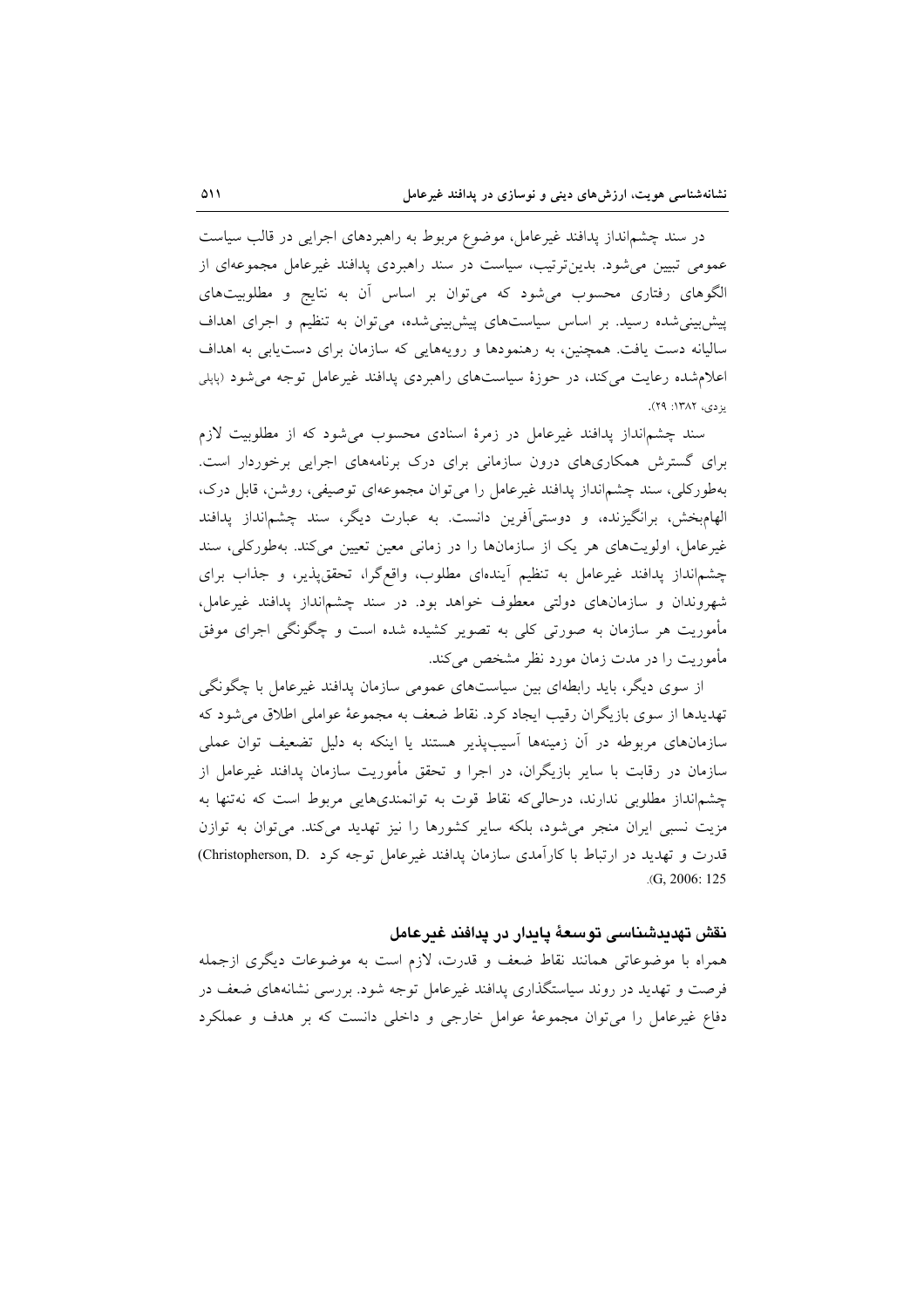سیستم اثر تعیین کنندهای دارد. نشانههای فرصت را باید در قالب عواملی دانست که مزیت رقابتی یا مهارت (شایستگی) متمایزی برای سازمان ایجاد می کند (استروفسکی، ۱۳۷۸: ۱۴).

کشورها در شرایط جنگ و صلح نیازمند سند و برنامهٔ حفاظت از زیرساختها هستند. بنابراین، سند برنامهٔ دفاع غیرنظامی در هر کشوری ضرورت و راهنمای کنش نظام سیاسی خواهد بود. از سوی دیگر، می توان توجه و تأکید کرد که سند تهدیدشناسی نمادی از راهکارهای تولید قدرت در برابر تهدید محسوب میشود. به عبارت دیگر، در چنین فرایندی نیازهای اساسی مردم در شرایط جنگ با استفاده از سند پشتیبانی عملیات بههمراه توجه، شناسایی، و حمایت تأمین می شوند.

تنظیم هر گونه سند پدافند غیرعامل نیازمند توجه به موضوعاتی ازجمله تهدیدشناسی است. بهطورکلی، پدافند عامل و غیرعامل بر اساس نشانههای تهدیدشناسی تنظیم می شود. تهدیدها، فرصتها، نقاط ضعف و قوت هر کشور، دوستان، و دشمنانش نقش مؤثری در برنامهریزی پدافند غیرعامل خواهد داشت. سند تهدیدها در هر کشوری به گونهای تنظیم می شود که نشان میدهد باید از چه ابزاری در مقابله با چه نوع تهدیدهایی استفاده شود G.E.) (Fairlie, 2007: 61

سند مدیریت بحران و دفاع غیرنظامی در حوادث جنگی نامتعارف نیز یکی دیگر از الگوهای دفاع غیرعامل محسوب میشود. تنظیم چنین سندی برای جمهوری اسلامی ایران اهمیت ویژهای دارد. در دوران دفاع مقدس، ایران با تهدید سلاحهای شیمیایی عراق روبهرو بود. بنابراین، برای جلوگیری از حوادث بیولوژیک، شیمیایی، میکروبی، و سایبری نیاز قابل توجهی به طرحریزی دفاع غیرنظامی در حوزهٔ منازعات نامتعارف دارد (امیری، ۱۳۹۰: ۲۹).

تهدیدها در دوران مختلف زمانی با تغییر و دگرگونی روبهرو میشوند. لازم به توضیح است که به موازات افزایش قدرت تکنولوژی، تهدیدهای فرا روی کشورهای درحال توسعه، همانند جمهوری اسلامی ایران، نیز افزایش مییابد. تنوع و تکامل تهدیدها واقعیت پایانناپذیری محسوب می شود که رابطهٔ مستقیمی با قابلیت فناوری کشورهای رقیب و تهدیدکننده دارد. مزیت نسبی کشورهای تهدیدکننده، همواره مخاطرات امنیتی گستردهتری را برای کشورهای رقیب به وجود می آورد.

تنوع تهدیدها را می توان انعکاس رفتار راهبردی کشورهایی دانست که از قدرت فناوری و مطلوبیت ابزاری بیشتری برخوردارند. تجربهٔ جمهوری اسلامی ایران در سال ۱۳۹۰ نشان میدهد که قدرتهای بزرگ درصدد بهرهگیری از جنگ نامتعارف سایبری در برابر ایران هستند. در این ارتباط، به ویروس استاکس نت و همچنین ویروس دوکو توجه می شود. هر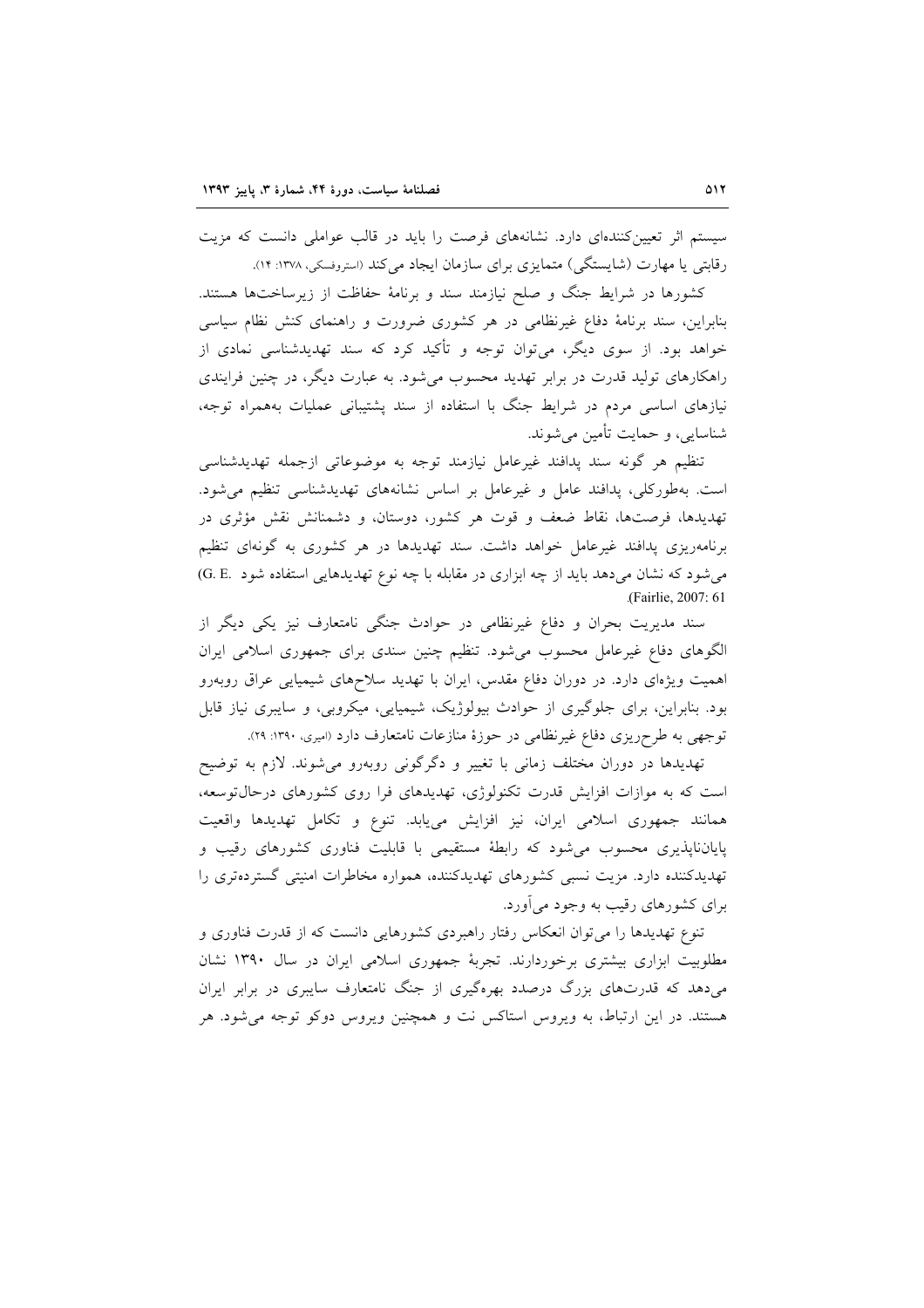یک از دو ویروس یادشده خسارت بسیار زیادی بر ساختار امنیتی و دفاعی ایران به جا .(Kotsovos, M. D, and Pavlovic, M. N, 2006:175).

## نقش هویت و ارزشهای دینی در پدافند غیرعامل

ارزش های دینی در زمرهٔ هنجارهای اجتماعی محسوب میشوند. کشورهایی که از هنجارهای سازمان یافتهٔ مؤثرتری برخوردار هستند، در برابر تهدیدهای اجتماعی، سیاسی، منطقهای، و بین المللی مقاومت بیشتری نشان میدهند. نظریهپردازان مکتب انتقادی در رهیافتهایی که ارائه کردهاند، بر این مسئله تأکید شده است. این نظریهپردازان درصددند تا نقش مؤلفههای اجتماعی در روند امنیتسازی را برجسته سازند. به عبارت دیگر، هنجارها به این دلیل به مؤلفههای امنیتی تبدیل می شوند که توانایی و قدرت لازم برای ایجاد انسجام اجتماعی را دار ند.

رویکرد نظریهپردازان مکتب انتقادی نشان میدهد که به هر میزان واحدهای سیاسی انسجام بیشتری در حوزههای فرهنگی و اجتماعی داشته باشند، به همان میزان قادر خواهند بود تا در برابر تهدیدهای امنیت ملی به شکل فراگیرتری مقاومت کنند. تجربهٔ دوران مقاومت ایران در برابر حملهٔ نظامی عراق نشان داد که ارزشهای دینی و هنجارهای اجتماعی بهعنوان نمادهای پدافند غیرعامل، مؤثرترین عامل مقاومت ایران در برابر تهدیدها محسوب می شود. چنین فرایندی بیانگر آن است که مؤلفههای هنجاری نقش مؤثری در تولید قدرت و مقاومت ملي ايفا مي كند.

# نقش فرهنگ سیاسی مقاومت در پدافند غیرعامل

نظریهپردازان مکتب انتقادی، همانند سازهانگاران به انگارهها، معانی، قواعد، ایستارها، تصورات، هنجارها و رویههای اجتماعی توجه دارند و آنها را در شکل گیری مؤلفههای تکوینی کنش سیاسی، دفاعی، و امنیتی بهعنوان نماد پدافند غیرعامل نقشآفرین میدانند. به عبارت دیگر، میتوان به این جمعبندی رسید که مبانی هستیشناسی مکتب انتقادی در تبیین نشانههای پدافند غیرعامل اجتماعی، ترکیبی از مؤلفههای فرهنگی و ساختاری است. سازهانگاران به موازات مؤلفههای ساختاری در سیاست بینالملل تلاش دارند تا نشانههای فرهنگی، قواعد اجتماعی، و آموزههای نهفته در جامعه را برجسته و تأثیر آن را در کنش سیاسی ۔بین|لمللی آزمایش کنند.

شاخصهای فرهنگ سیاسی مقاومت نشان می دهد که هنجارهای اجتماعی ایران پشتوانهٔ دفاع در برابر تهدیدهایی محسوب می شود که می توان آنها را از طریق نشانههای کنش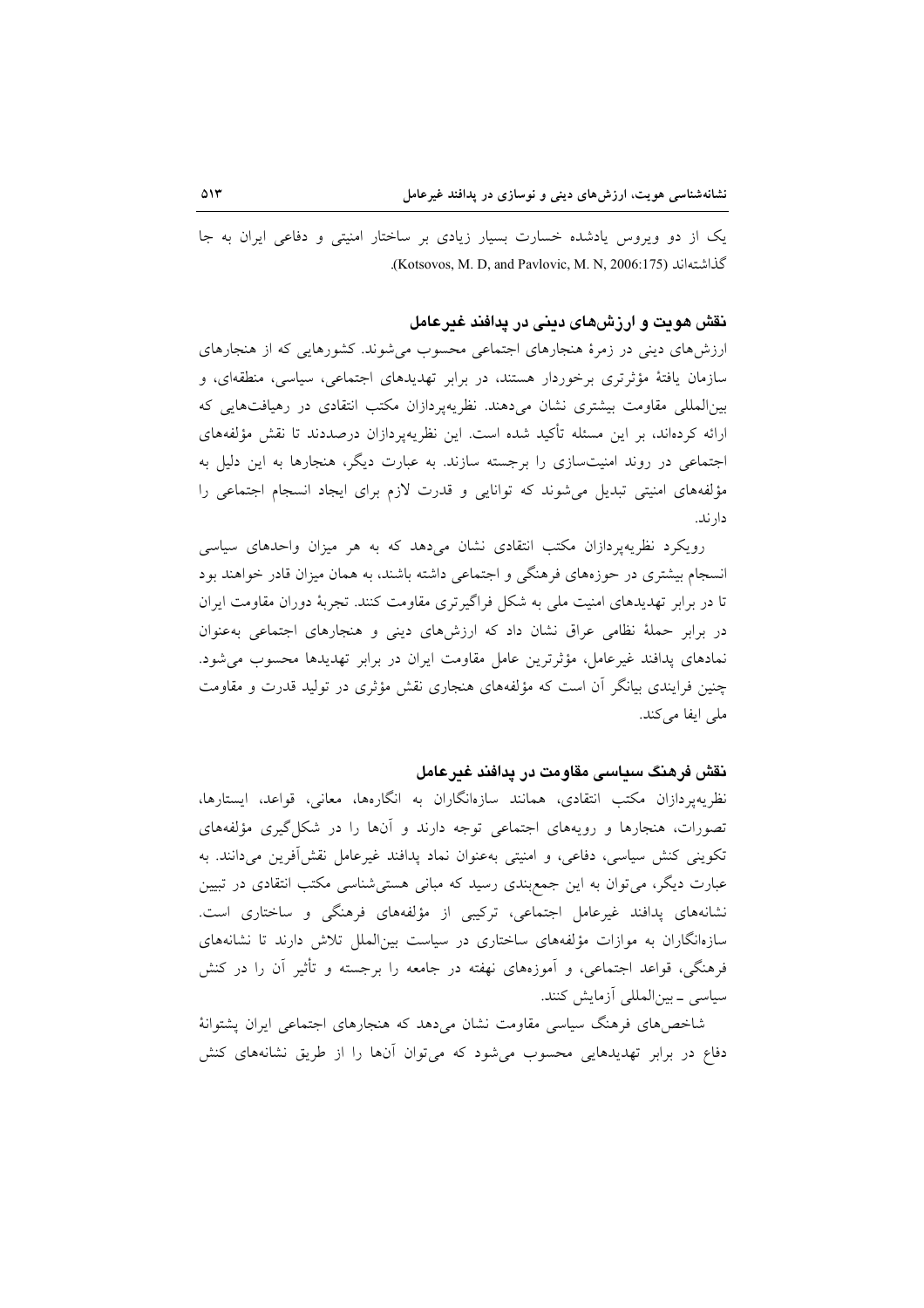اجتماعی در قالب پدافند غیرعامل کنترل و محدود کرد. به همین دلیل است که تجربهٔ جنگ تحمیلی نشان می دهد که بسیاری از شاخص های فرهنگ سیاسی ایران ماهیت هویتگرا، عدالتجویانه و شالودهشکن داشته است. مذهب و مؤلفههای مذهبی در اسطورهسازی جنگ نقش تعيين كنندهاي داشته است.

بنابراین، مؤلَّفههای فرهنگیLرزشی در شکلگیری «عوامل تکوینی»<sup>۱</sup> فرهنگ سیاسی مقاومت در ایران تأثیرگذار بود که نشان میدهد مادیگرایی پوزیتویستی در سیاست بین|لملل نمی تواند در حوادث سیاسی نقش محوری داشته باشد. نشانههای اجتماعی، فرهنگی، و ارزشی یدافند غیرعامل نشان می دهد که نشانههای فرهنگی و اجتماعی از درون فرهنگ سیاسی جامعه الهام گرفته است. به همان گونهای که قواعد تکوینی بر اساس مؤلفههای فرهنگیLجتماعی شکل میگیرد، تحولات بین|لمللی و حوادث امنیتی با مؤلفهٔ دیگری به نام «قواعد تنظیمی»<sup>۲</sup> پیوند دادند. قواعد تنظیمی ماهیتی ساختاری دارند، درحالی که قواعد و مؤلفههای تکوینی انعکاس فرهنگ، ارزش، و اندیشهٔ نهفته در جوامع مورد نظر محسوب میشود، نقش ارزشهای دینی در شکل گیری پدافند غیرعامل را میتوان نمادی از قواعد تکوینی کشورها در برابر شکل گیری نشانههای مختلف تهدید در سیاست بین الملل دانست (15 :Risse, 2000).

برخی از یژوهشگران مسائل خاورمیانه، ازجمله گراهام فولر معتقدند که تسخیر نظامی ایران کار سادهای است، اما تداوم حضور نیروهای بیگانه در زمرهٔ فرایندهای دشوار و غیرممکن محسوب می شود. علت آن را می توان در فرهنگ و ارزش های اعتقادی جامعهٔایران دانست. مؤلفههای یادشده را می توان در زمرهٔ شاخصهای فرهنگ سیاسی مقاومت تلقی کرد. چنین شاخصهایی در روند جنگ تحمیلی ملاحظه میشوند. این شاخصها متنوعاند و هر یک از آنها توانسته است جلوههایی از قدرت و مقاومت را در برابر تهدید بیرونی بازتولید كند.

فرایند مقاومت یکی از عناصر اصلی پدافند غیرعامل، در دوران مختلف تاریخی نقش آفرین بوده است. نقش هنجارها و ارزشهای دینی در بسیج گروههای اجتماعی و گسترش مقاومت محیطی را می توان در دوران جنگ تحمیلی بررسی کرد. طبیعی است که این نشانهها می تواند در دوران مختلف تاریخی دیگر نیز بازتولید شود. دورانی که گروههای اجتماعی به این جمع بندی برسند که قادر خواهند بود تا از طریق کنش انسانی فرهنگ محور در قواعد جهان مادی و حتی قواعد تنظیمی تأثیرگذار باشد. در این فرایند پوپاییهای فرهنگ سیاسی می تواند شکل جدیدی از تعامل انسانی را به وجود آورد.

1. constitutive factors. 2. regulatory rules.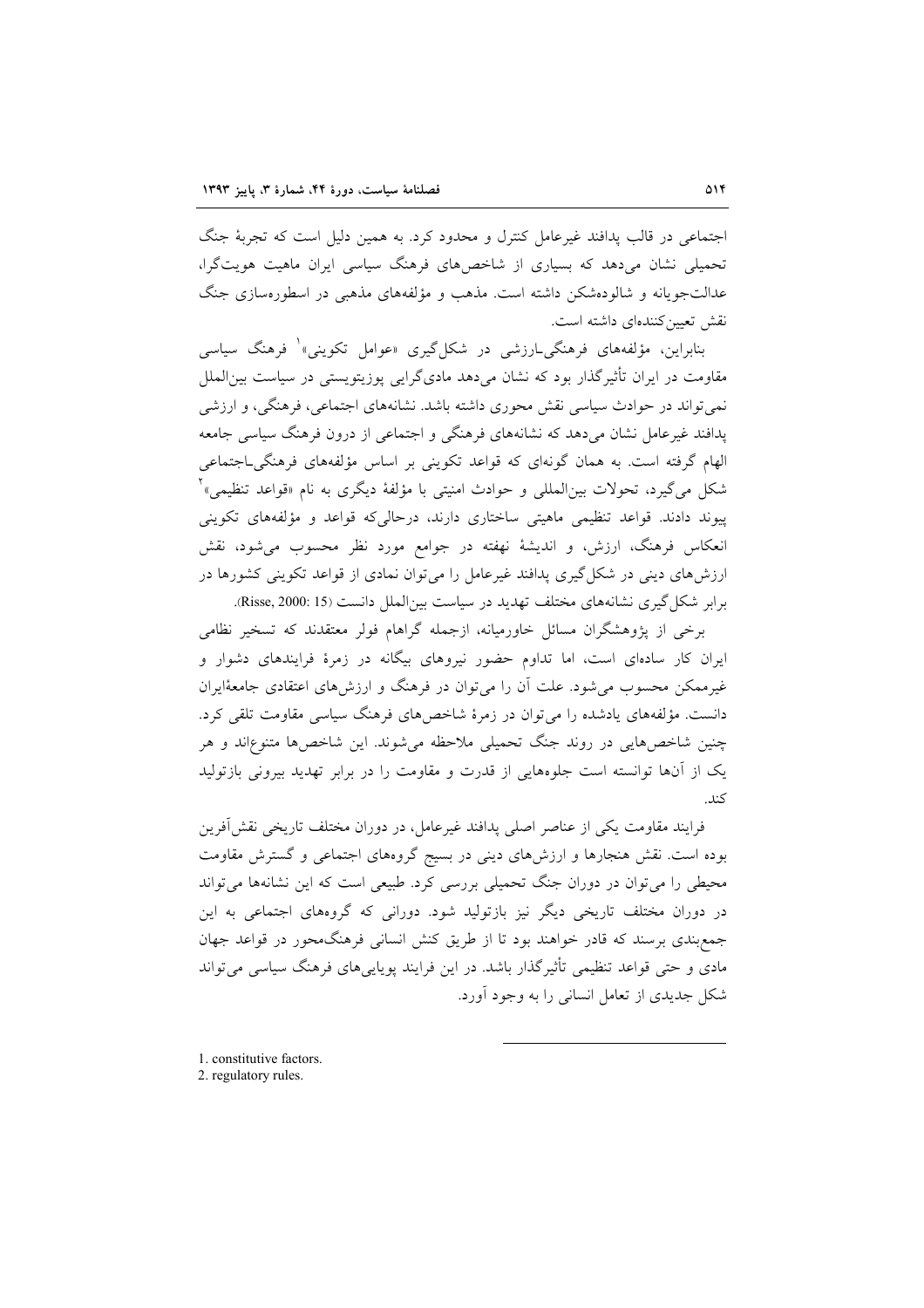بهره گیری از نشانههای مربوط به هنجارهای اجتماعی در روند مقاومت سیاسی به معنای آن است که جهان اجتماعی در شکل دادن به شاخص ها و فرایندهای جهان مادی نقش مؤثری دارد. فرایندهای اجتماعی ــ فرهنگی می تواند در زمان، مکان، یا برخی از حوادث سیاسی نقش منحصر به فردی داشته باشند. بهطورکلی، مؤلفههای اجتماعی که ونت از آن «انواع اجتماعي» ٰ نام مي برد، به رويههاي انساني، نشانههاي فرهنگي، و قالبهاي ارزشي وابسته است (Wendt, 1995: 77)

نقش اسطورههای تاریخی و ادراکی در یدافند غیرعامل

بسیاری از اسطورههای جنگ ایران و عراق تحت تأثیر شاخصهای فرهنگی، مذهبی، و تاریخی شکل گرفته است. به کارگیری واژههایی همانند «فتح کربلا» را می توان یکی از اصلی ترین مؤلفههای انتقال ارزشها و شاخصهای دینی در فرایند منازعات دو کشور دانست. این امر از یک سو دارای نشانههای مذهبی بوده و از سوی دیگر با آموزههای تشکیلدهندهٔ فرهنگ سیاسی ایران پیوند گسترده و پایانناپذیری داشته است. با بهکارگیری چنین واژههایی می توان انگیزهٔ جوانان و شهروندان ایرانی برای بهرهگیری از قالبهای دینی و انتقال آن به حوزهٔ کنش سیاسی و نظامی را بالا برد.

دستیابی به چنین تجربهای نشان میدهد که مؤلفههای فرهنگی و ارزشهای دینی در دورانهای مختلف تاریخی توانسته است بخشی از مقاومت اجتماعی در برابر تهدیدها تلقی شود. نشانههای پدافند غیرعامل اجتماعی، هنجاری، و دینی بیانگر آن است که این هنجارها را که طی سال های بسیار فقط ماهیت دینی و اجتماعی داشتهاند، به حوزهٔ نظامی و راهبردی انتقال میدهد. شاخصهای فرهنگی و ارزشهای دینی ایران در دورانهایی که با تهدیدهای امنیتی مواجه بود، بهعنوان نماد همبستگی جامعه و پیوند آنان به هنجارهای اجتماعی ایفای نقش می کند. در این فرایند، هنجارهای دینی به همراه احساسات نهفته و اعتماد به نفس بالای جامعهٔ ایرانی، امکان مقاومت در برابر فشارهای سیاسی جهان غرب و عملیات نظامی گسترده و پرحجم ارتش عراق علیه یگانهای نظامی و شبهنظامی ایران را بهگونهٔ قابل توجهی افزایش داد (Nafisi, 1992; 32).

ازجمله هنجارهایی که پشتوانهٔ امنیت ملی ایران و نمادی از پدافند غیرعامل محسوب می شوند، می توان به شاخصهای حماسهٔ عاشورا، شهادتگرایی، آخرتگرایی و همچنین روحيهٔ حساس جامعهٔ ايراني براي مقاومت و آخرتگرايي اشاره داشت. هر يک از اين مؤلفهها یکی از شاخص های قدرت مقاومت را تشکیل می دهد و در زمرهٔ نشانههای پدافند غیرعامل

1. social kinds.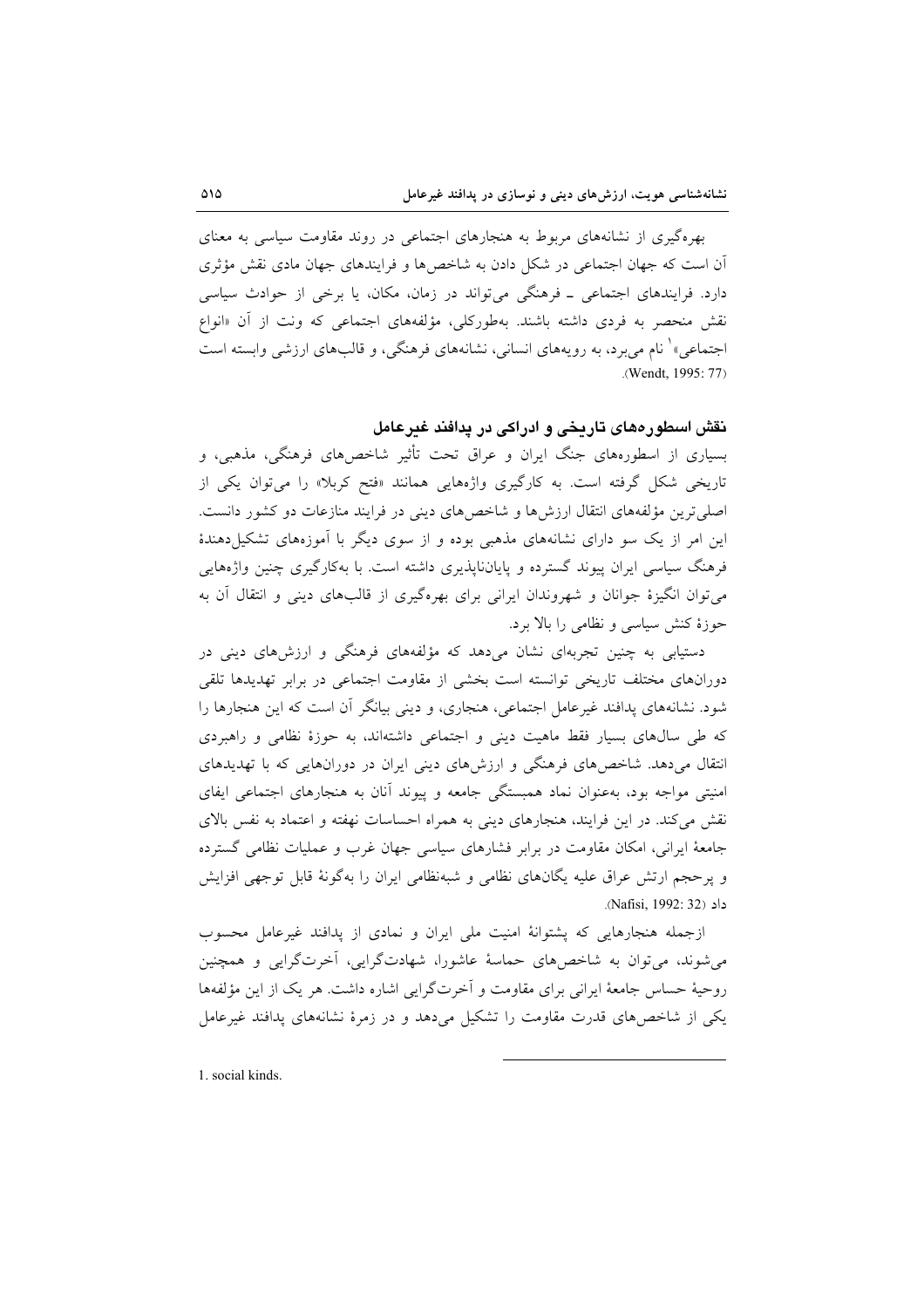محسوب می شود. انقلاب اسلامی ایران توانست «آموزههای دینی» را به «تکلیف سیاسی» تبدیل کند. این مسئله انگیزهٔ کنش گری نیروهای اجتماعی را ارتقا داده، فرهنگ دینی و نیروی اجتماعی را به یگانهای عملیاتی در برابر تهدیدها منطقهای و بینالمللی تبدیل کرده است.

بسیار مشاهده شده است که فرهنگ و ارزشهای دینی می تواند در شکل گیری ساختهای دفاعی و امنیتی مؤثر و کارساز باشد، برای مثال، نهادهای انقلاب در دوران جنگ تحمیلی توسعهٔ قابل توجهی داشتند. از جملهٔ این نهادها می توان به تکامل سپاه پاسداران، بسیج مستضعفان، و جهاد سازندگی اشاره داشت. بدین ترتیب، می توان تأکید داشت که شکل گیری «بارادایم کربلا» بر اساس قالبهای ادراکی، اعتقادی، و راهبردی جامعهٔ ایران و در فرایند جنگ تحمیلی تکامل یافته است. در این مقاله، برخی از شاخصها و نشانههای معنایی مذهب شیعه ازجمله شهادت، ایثار، فداکاری، و ازخودگذشتگی بررسی می شود.

#### نشانەشناسى توسعهٔ يايدار در يدافند غيرعامل

کشورهایی که موقعیت ژئوپلتیک و مهمی دارند در شرایط تهدید قرار می گیرند. بنابراین، می توان تأکید داشت که جنگ و منازعه بدون توجه به نتیجهٔ آن، همواره هزینههای اجتماعی و انسانی بالایی را به وجود میآورد. بنابراین، طبیعی است که بتوان بر این موضوع تأکید کرد که پدافند غیرعامل به موازات قدرت نظامی نقش مؤثری در شکل بندی قدرت و فرایندهای امنیتسازی بازی میکند. در نتیجه باید آنچنان خود را در این زمینهها تقویت کنیم که به حمله و یا گزینههای دیگری از تهدیدهای نظامی کمتر توجه شود. سازماندهی دفاع غیرعامل در زمرهٔ چنین ضرورتهایی برای ارتقای قابلیتهای دفاعی ایران در برابر تهدیدها محسوب می شو د (امیری، ۱۳۹۰: ۲۷).

جنگ همواره ماهیتی حزنانگیز دارد و مخاطرات زیادی را برای امنیت ملی و أرامش گروههای اجتماعی ایجاد میکند. جنگها همیشه ناعادلانه هستند، اما باید تأکید داشت که جنگ چه عادلانه و چه ناعادلانه همواره برای ایران پرمخاطره بوده است. کشوری همچون ایران با داشتن منابع فراوان نفت وگاز و با توجه به اینکه در شاهراه ارتباطی آسیا قرار دارد، در شرایط منازعه و جنگ با مخاطرات امنیتی قابل توجهی روبهرو می شود. یکی از دلایل جنگ علیه ایران را می توان قابلیتهای ژئوپلیتیکی این کشور دانست Proceedings of the Fourth) (International Symposium on the Interaction of Non-Nuclear Monitions, 1989: 12

حوزههای پدافند غیرعامل در هر کشوری با سایر کشورها و حوزههای جغرافیایی متفاوت است. به تعیین حوزههای پدافند غیرعامل را میتوان بر اساس قابلیتهای راهبردی و مزیت نسبی هر کشوری توجه کرد. به عبارت دیگر، در فرایند جنگهای نامتقارن نیاز قابل توجهی به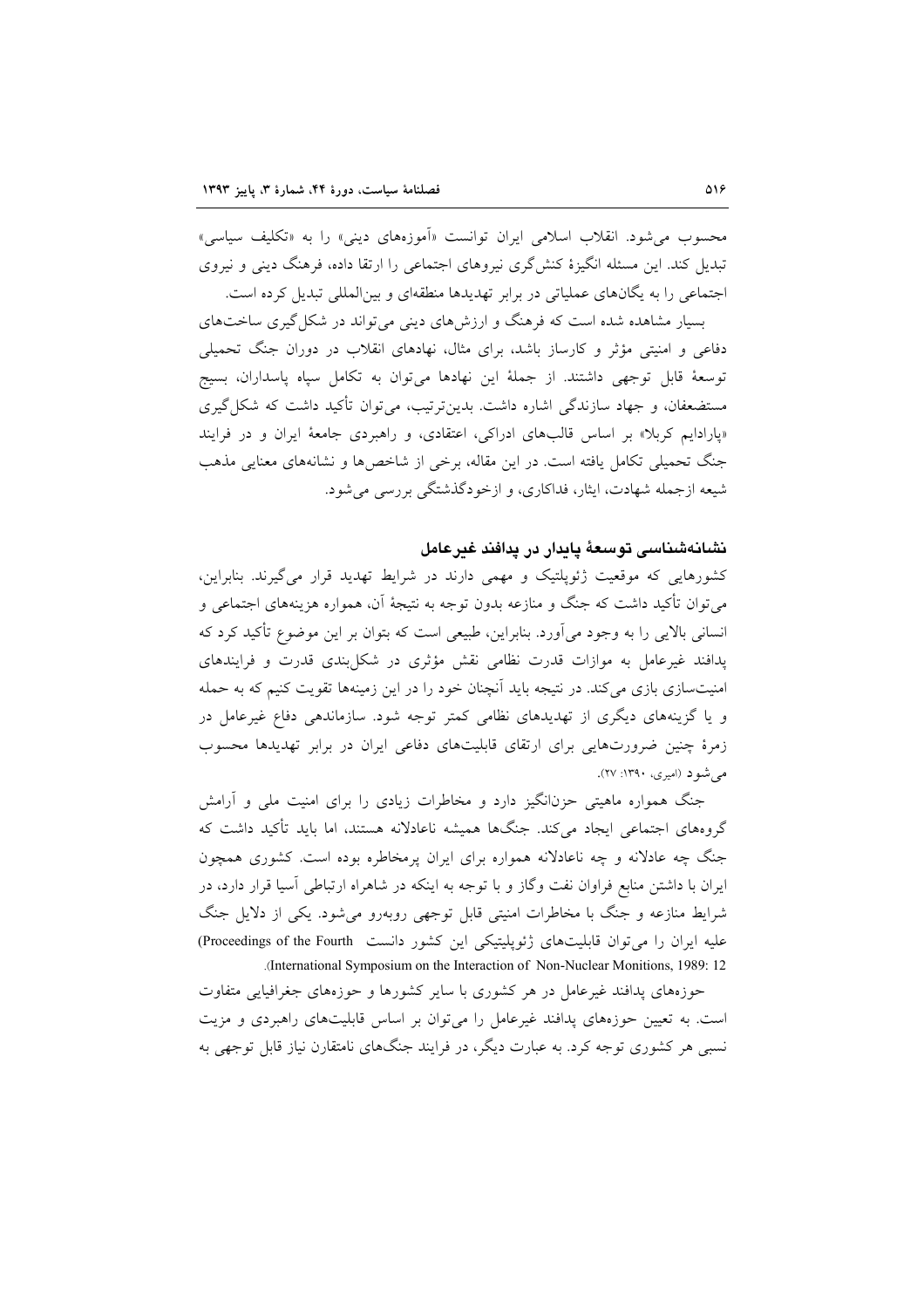درک توانمندیهای راهبردی در هر کشوری وجود دارد. ماهیت نبرد نامتقارن آن است که نقاط قدرت و قوت یک بازیگر با نقاط ضعف و آسیب پذیری بازیگر رقیب متقارن می شود. بنابراین، درک حوزههای پدافند غیرعامل جمهوری اسلامی ایران میتواند اولین گام برای ارتقای مطلوبیت ایران در اجرای سیاست تهدید متقابل محسوب شود.

توسعهٔ پایدار در زمرهٔ ضرورتهای کنترل محیطهای اجتماعی با فرایندهای امنیتی و راهبردی محسوب میشود. کشورهایی که از رشد اقتصادی بیشتری برخوردار می شوند نیاز فراگیرتری به ضرورتهای پدافند غیرعامل پیدا میکنند. این امر بخشی از پیوند توسعه، رشد اقتصادی، و پدافند غیرعامل محسوب می شود. انسانها در دورانهای تاریخی گذشته همواره در جنگ به سر میبردهاند. اینگونه جنگها نشانهٔ تلاش کشورهایی بوده است که درصدد برهم زدن موازنهٔ قدرت بودهاند. تاریخ سرزمینی ایران نیز نشان میدهد که فرایند شکست ساختار نظامی به موازات کاهش حوزهٔ سرزمینی صورت گرفته است.

یکی از سازوکارهای مؤثر در روند مقابله با تهدیدها را باید کنترل سازوکارهای امنیتسازی دانست. در قرن نوزدهم، در حدود ۵۰ درصد از سرزمین جغرافیایی ایران بر اساس قراردادهای گلستان و ترکمنچای جدا شد. هیچ نهاد بینالمللی در برابر الگوی توسعهٔ سرزمینی قدرتهای بزرگ و محدودسازی امنیت ملی ایران واکنشی نشان نداد. بازیگران تغییر می یابند، اما تاریخ همواره به گونهای مشابه تکرار میشود. کشورهایی که از زیرساختهای اجتماعی و اقتصادی مناسبی برای مقابله با تهدیدها برخوردار باشند، طبیعی به نظر می رسد که از قابلیت بیشتری برای حراست از نهادهای اقتصادی و راهبردی خود خواهند داشت (اصغربان جدي، ۱۳۸۶: ۴۷).

تأثیر شاخصهای هویتی و ارزشهای اجتماعی ایران در الگوی پدافند غیرعامل با توجه به اینکه مخازن، منبعی برای ذخیرهٔ نیازهای اساسی مردم هست، لذا پدافند غیرعامل و نگرش مدیریت بحرانی در ساخت و بهرهبرداری مخازن اهمیت بالایی دارد. علاوه بر مخازن، ضرورتهای حفاظت از تأسیسات صنعتی و نظامی در شرایط تهدید اجتنابنایذیر و ضروری است. حوادث مربوط به تخریب تأسیسات هستهای در نطنز و بوشهر و تخریب تأسیسات موشکی در ملارد نشان میدهد که ضرورت سازماندهی دفاع غیرعامل و الگوهای پدافند مبتنی بر عامل، نهتنها در حوزههای نظامی و عملیاتی وجود دارد بلکه هر یک از تأسیساتی که به برای ایران قدرت ملی تولید می کند اهمیت ویژمای دارد.

این گونه تأسیسات همیشه در معرض شناسایی، هدفگیری، و مقابلهٔ نظامی است. ممکن است الگوی مورد استفادهٔ دشمن بهرهگیری از ابزارهای نظامی و یا جنگ سایبرنتیک همانند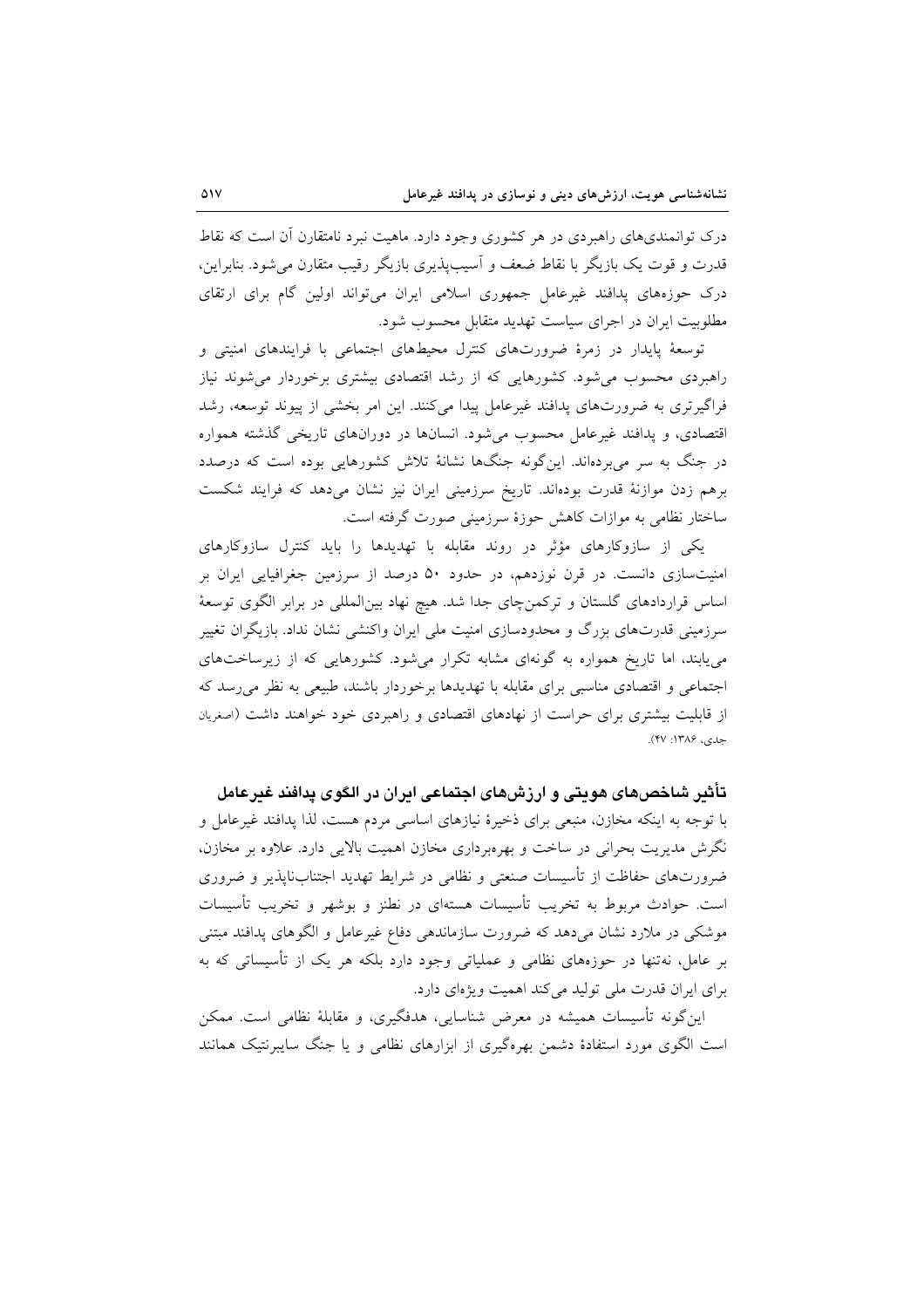استفاده از ویروس استاکس نت و دوکو باشد. شایان توضیح است که ضرورت اجرای اقدامات حفاظتی، پدافندی و همچنین سازماندهی شرایط مربوط به پدافند غیرعامل در مقابله با تهدیدها ناشی از جنگ سایبرنتیک بیش از عملیات متعارف دشمن برای انهدام مراکز ثقل نظامی و اقتصادی است (موحدینیا، ۱۳۸۸: ۴۹).

تأثیر نشانههای نوسازی در الگوی پدافند غیرعامل در ایران

با توجه به شرايط متنوع جغرافيايي، قابليتهاي ژئوپليتيكي، وسعت جغرافيايي ايران، و گستردگی نقاط مذکور حفاظت کلیهٔ این مناطق در مقابل حملات هوایی-موشکی با اختصاص جنگافزار و به عبارتی تأمین پدافند هوایی عامل در سراسر کشور در کلیهٔ ارتفاعات به طور همزمان، بهآسانی ممکن نیست. در شرایط موجود کشورهایی همانند اسرائیل و عربستان به لحاظ قدرت نیروی هوایی در مقایسه با ایران از مزیت نسبی قابل توجهی برخوردارند. همکاری کردن یا همکاری نکردن کشورهای یادشده با آمریکا در شرایط تهدید نظامی، می تواند خسارات قابل توجهی را برای مناطق حیاتی و نقاط ثقل ژئوپلیتیکی ایران به وجود آورد (مجتهدزاده، ۱۳۸۶: ۱۲۷).

برآورد چگونگی عملیات نظامی آمریکا علیه حکومت عراق و صربستان نشان می دهد که از جمله اهداف ایالات متحده یا هر دشمن دیگری که از مزیت نسبی نیروی هوایی برخوردار است، نشانهگیری مخزنهای سوخت، تأسیسات پدافندی و مجموعههایی است که در روند مقابله با دشمن به اقدامات متقابل، كنش پدافندى يا عمليات نامتقارن مبادرت مى نمايند. براى مثال، در جنگ ۳۳ روزهٔ لبنان، اسرائیل درصدد بر آمد تا در روزهای اول عملیات خود، مخازن سوخت و مخازن آب در جنوب لبنان را منهدم کند.

یکی از شاخصهای پدافند غیرعامل را می توان اهمیت و مطلوبیت تأسیسات اجتماعی، صنعتی، و اقتصادی برای ایران دانست. هرگونه تهدید آمریکا یا تهدیدهای ترکیبی که با همکاری یک یا چند کشور منطقهای صورت میگیرد، به انهدام تأسیسات حیاتی جمهوری اسلامی ایران معطوف خواهد بود. بنابراین، طبیعی است که حوزهٔ عملیاتی دشمن علیه تأسیسات حیاتی ایران نیز شناسایی شود. اقدامات در شروع و طی درگیری به تأسیسات حیاتی، حساس و مهم نظامی، غیرنظامی و حتی نقاط مسکونی، اداری، تجاری، آموزشی و مراکز حفظ و نگهداری اسناد ملی و میراث فرهنگی بهعنوان یکی از نشانههای تهدید نیروهای دشمن در شرايط جنگي محسوب مي شود ,Balakrishnan, S, Elwi, A. E, and Murray, D. W)  $.1988:33$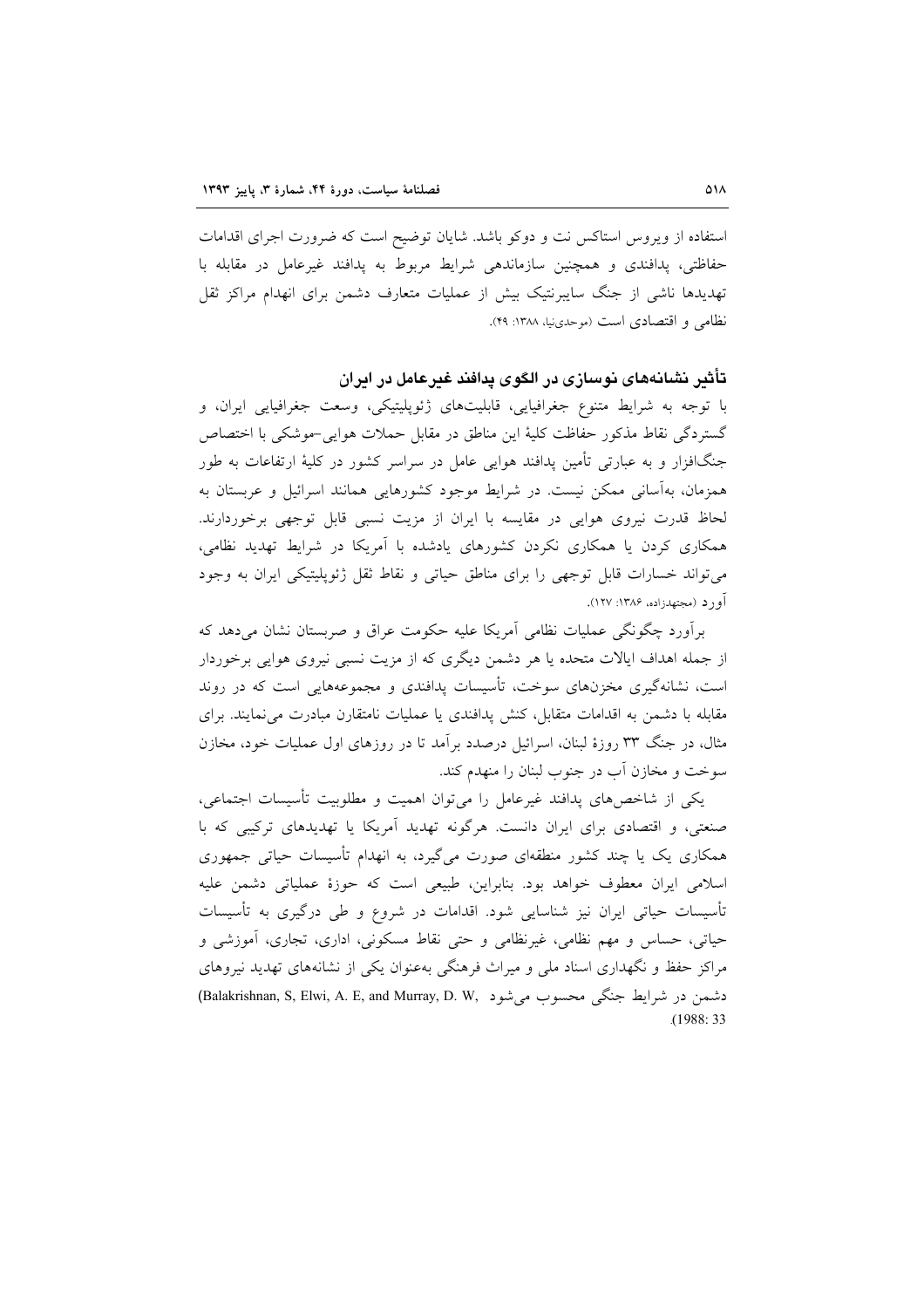در روند جنگ اسرائیل علیه حزبالله در سال ۲۰۰۶، مهمترین حملهٔ دشمن را می توان هدفگیری مخازن سوخت و نیروگاهی دانست. این اقدامات به ورود مواد نفتی به داخل دریا منجر شد. زمانی که کشورها درصدد اجرای عملیات نظامی برای تضعیف یا انهدام کشور رقیب باشند، هیچگونه توجهی نسبت به موضوعات و مشکلات زیست محیطی ندارند. مهمترین هدف آنان پیروزی سریع در جنگ و محدودسازی قابلیتهای أفندی و پدافندی کشور رقیب است (لیتکوهی، ۱۳۹۰: ۱۱۱).

# نقش تهدىدات در سازماندهى يدافند غىرعامل

محیط داخلی سند راهبردی را می توان شامل تمامی حوزهها و موضوعاتی دانست که زمینههای لازم برای اجرای سیاستهای پدافندی در داخل کشور را فراهم میسازد. بهطورکلی، محیط تعاملی شامل افراد، سازمانها، گروهها، جوامع، و مؤسساتی میشود که سازمان با آنها ارتباط مستقیم دارد. درحالیکه محیط خارجی در ارتباط با پدافند غیرعامل مربوط به حوزههای جغرافیایی و ائتلافهایی می شود که به ارتقای توانمندی دفاعی کشورهایی همانند ایران در حوزههای منطقهای و بین المللی منجر می شود.

لازم به توضیح است که دو حوزهٔ محیط داخلی و خارجی با یکدیگر پیوند می،یابند. هر یک از محیطهای داخلی و خارجی در یکدیگر تأثیر میگذارند، اما باید به این موضوع توجه کرد که اهداف امنیتی آنها با یکدیگر پیوند می یابد. به طورکلی، می توان تأکید داشت که قاعدهٔ مسلط در تبيين محيط پدافند غيرعامل بر اساس قانون ظروف مرتبط است؛ يعني اينكه هر حوزة جغرافيايي مي تواند بر محيط پيرامون خود اثرگذار باشد (Smith, J. L, 2008: 235).

برای ارتقای قابلیت ملی کشورها، تعیین محیط سند راهبردی اهمیت ویژهای دارد. این امر به مفهوم جلوههایی از آمایش سرزمین، قدرت و دخیل کردن جلوههای پدافندی آن محسوب میشود. سند راهبردی در سازمان دفاع ملی را میتوان محیطی دانست که در سازمان تأثیر میگذارد یا از اَن تأثیر میپذیرد. لازم به توضیح است که سازمانهای اجرایی کشور در تبیین فرایند دفاع غیرعامل باید تابع سیاستهای تعیین شده توسط سازمان یدافند غیرعامل باشد. به عبارت دیگر، سازمانهای اجرایی باید قابلیتهای خود را برای ارتقای حفاظت از تأسیسات و شهروندان در اختیار سازمان پدافند غیرعامل قرار داهند و سیاستگذاریهای آن را بپذیرند  $(Wong, F. S.$  and Weidlinger, p. 2009: 54)

موضوع مدیریت راهبردی در سند دفاع غیرعامل معطوف به سازماندهی و بهرهگیری از تمامی منابع در دسترس برای افزایش قدرت مقابله است. به عبارت دیگر، مدیریت راهبردی را میتوان بهعنوان علم و هنر تدوین، اجرا، و ارزیابی تصمیمهای کلان، فراگیر، و جامع سازمان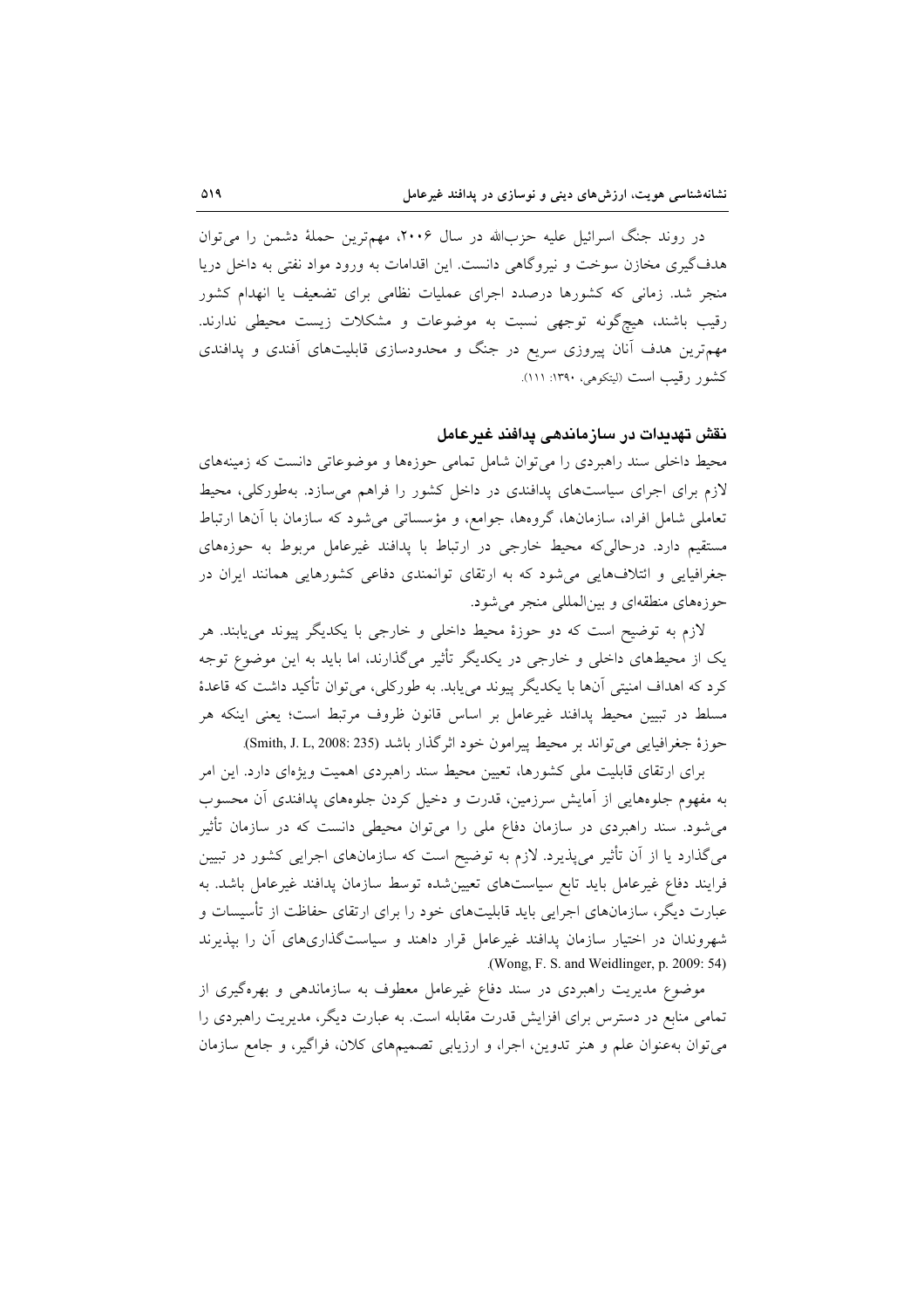دانست که آن را قادر می سازد تا به مطلوبیتهای بلندمدت خود دست پابد. در مدیریت راهبردی سازمان دفاع غیرعامل، محیط داخلی و خارجی تبیین می شود (دانشور، ۱۳۸۱: ۹۵).

تهدیدهای هویتی در فرایند طولانی مدت انعکاسی راهبردی دارد. اگرچه ایران تلاش دارد تا زمینهٔ مقابله با گروههای تکفیری در عراق و سوریه را به وجود آورد، به شاخص های تعریف دفاع غیرعامل در سند راهبردی ایران میتوان بر اساس نشانههای ساختاری، ایدئولوژیک و تحرک عملیاتی توجه کرد. تحقق چنین اهدافی فقط در شرایطی امکانپذیر است که زمینه برای ایجاد وحدت رویه و هماهنگی میان تصمیمگیرندگان و مجریان تعاریف واژههای مهم به کار گ فته شود.

در روند سیاستگذاری دفاعی، پدافند به مجموعه اقداماتی گفته می شود که مستلزم به کارگیری کلیهٔ وسایل و امکانات و روشهای رزمآرایی بهمنظور جلوگیری از ورود دشمن به حريم جغرافيايي و انهدام اوست. در اين ارتباط مي توان يدافند عامل و غيرعامل را از یکدیگر تفکیک و به هر یک از نشانههای پدافند عامل در ابزارهای قدرت نظامی تدافعی یا تهاجمی توجه کرد. درحالی که پدافند غیرعامل ابزارها، نشانهها، و فرایندهای بسیار متفاوتی در حوزهٔ امنیتسازی و راهبردی محسوب میشود. در روند سیاستگذاری پدافندی بهویژه در حوزهٔ پدافند غیرعامل باید به موضوعات ذیر توجه کرد. هر یک از این موضوعات، یکی از شاخصهای اصلی و تأثیرگذار در برنامهریزی، سیاستگذاری، و اجرای اهداف مربوط به سیاستهای پدافندی کشور محسوب می شود (عابدین درگوش، ۱۳۸۴: ۱۶).

#### شکلبندیهای ساختاری پدافند غیرعامل در ایران

میزان موفقیت سازمان پدافند غیرعامل تابعی از قابلیت عمومی کشور محسوب می شود. زیرساختهای اقتصادی، اجتماعی، و فرهنگی و ازجمله عوامل تقویتکننده یا مخاطرهآمیز در پدافند غیرعامل محسوب میشود. زیرساختهای پدافند غیرعامل شامل تأسیسات فیزیکی و یا اماکن و بناهای معنوی هستند که هرگونه اختلال و یا ناکارایی در آنها تأثیر تضعیفکنندهای در شکا بندیهای قدرت و امنیت ملی کشور به جا می گذارد.

بهطورکلی، باید به این موضوع توجه کرد که زیرساختهای تشکیل دهندهٔ پدافند غیرعامل در امنیت ملی، شرایط اقتصادی، و وضع بهداشت عمومی تأثیرگذار است و توجه نکردن به این موضوع موجب خسارتهای مالی و تلفات انسانی خواهد شد.

میزان موفقیت دفاعی و بازدارندگی کشورها را می توان بر اساس قابلیتهای عمومی آنان در چگونگی بهرهگیری از نشانههای پدافند غیرعامل بررسی کرد. کشورهایی که از قابلیت مؤثری در حوزهٔ پدافند غیرعامل برخوردار باشند، طبیعی است که امکان تعمیم این قابلیتها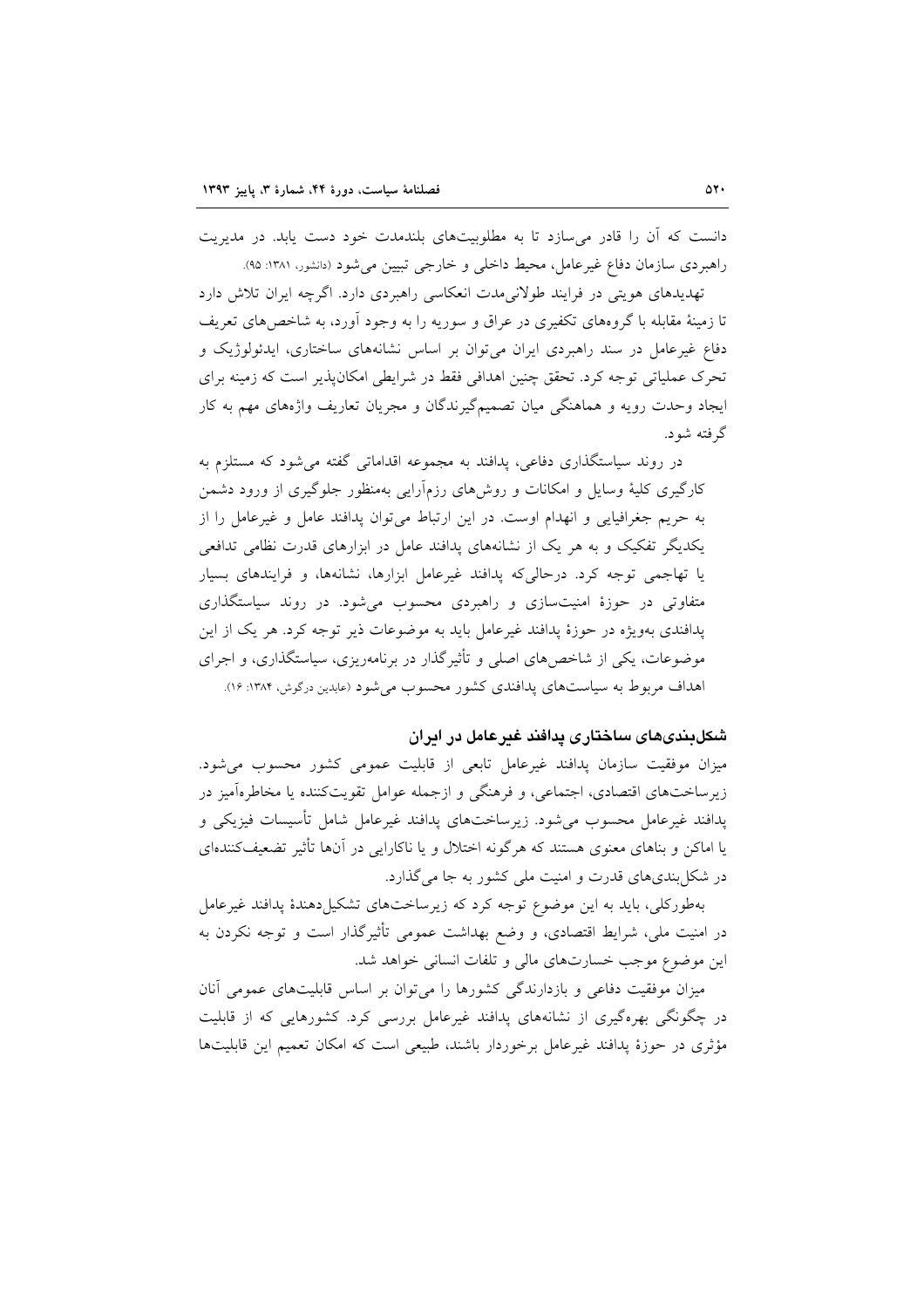که ماهیت زیرساختاری دارد، به حوزهٔ پدافند عامل نیز وجود خواهد داشت .Ross, C. A (Jerome, E. L. and Malvern, L. E, 2005: 49).

## نقش آمایش سرزمینی در مکانیایی پدافند غیرعامل

مکان یابی بخشی از ضرورتهای تنظیم سیاستگذاری دفاعی محسوب می شود. بهطورکلی، کشورهایی که نیاز قابل توجهی به سیاستگذاری دفاعی دارند، به موضوعات پدافندی ازجمله آمایش سرزمین و مکان یابی توجه خاصی دارند. بر اساس چنین رویکردی، مکان یابی به مجموعه اقداماتی اطلاق میشود که استقرار قابلیتهای قدرت در هر کشور را امکانپذیر می سازد. بر اساس چنین نگرشی، مکان یابی به انتخاب مناسبترین، بهترین، و مطلوبترین نقطه و محل استقرار واحدهاى نظامى و غيرنظامى با انتخاب مكان مناسب، امكان كلية فعالیتها از فعالیتهای مراکز نظامی حساس و مهم و عملیاتی اطلاق می شود.

#### نقش استتار در يدافند غدرعامل

استتار روشی است که با استفاده از وسایل طبیعی و مصنوعی بهمنظور همرنگ و همشکل کردن تأسیسات و تجهیزات، ناممکن کردن کشف و شناسایی تجهیزات و تأسیسات را از دیدهبانی، تجسس، و عکس برداری فراهم میکند. استتار یکی از شیوههای اصلی پدافند غیرعامل برای کاهش اسیب،پذیری کشورها محسوب می شود. کشورهایی که بتوانند از استتار به طور کامل استفاده کنند، از قابلیت لازم برای ارتقای توانمندی دفاعی برخوردار می شوند (Wong, F. S. and Wedlinger, P, 2003: 39)

# نقش اختفا در يدافند غيرعامل

در شرایطی که سیستمهای ماهوارهای و ابزارهای تجسسی دشمن همانند هواپیماهای بدون سرنشین آر. کیو. ۱۷۰ همواره در حوزهٔ جغرافیایی ایران در حال پرواز هستند، بنابراین، طبیعی است که اطلاعات زیادی از تأسیسات عمومی کشور در اختیار دشمن قرار گرفته است. در چنین شرایطی، بهترین الگو برای حفاظت از منابع راهبردی کشور بهرهگیری از الگوی اختفاست که بهکارگیری آن در شرایط صلح، بحران، و جنگ ازجمله ضروریات راهبردی محسوب مي شود.

اختفا به استفادهٔ صحیح از عوارض طبیعی و مصنوعی زمین گفته می شود. یکی از بهترین راهکارهای پدافند غیرعامل برای حفاظت از تجهیزات نظامی و عملیات را می توان بهرهگیری از روش اختفا دانست. بهطورکلی، بهرهگیری از این الگو را میٍتوان یکی از سازوکارهای حفظ قابلیتهای راهبردی کشورها دانست. بهرهگیری از روش اختفا مانع از قرار گرفتن تأسیسات و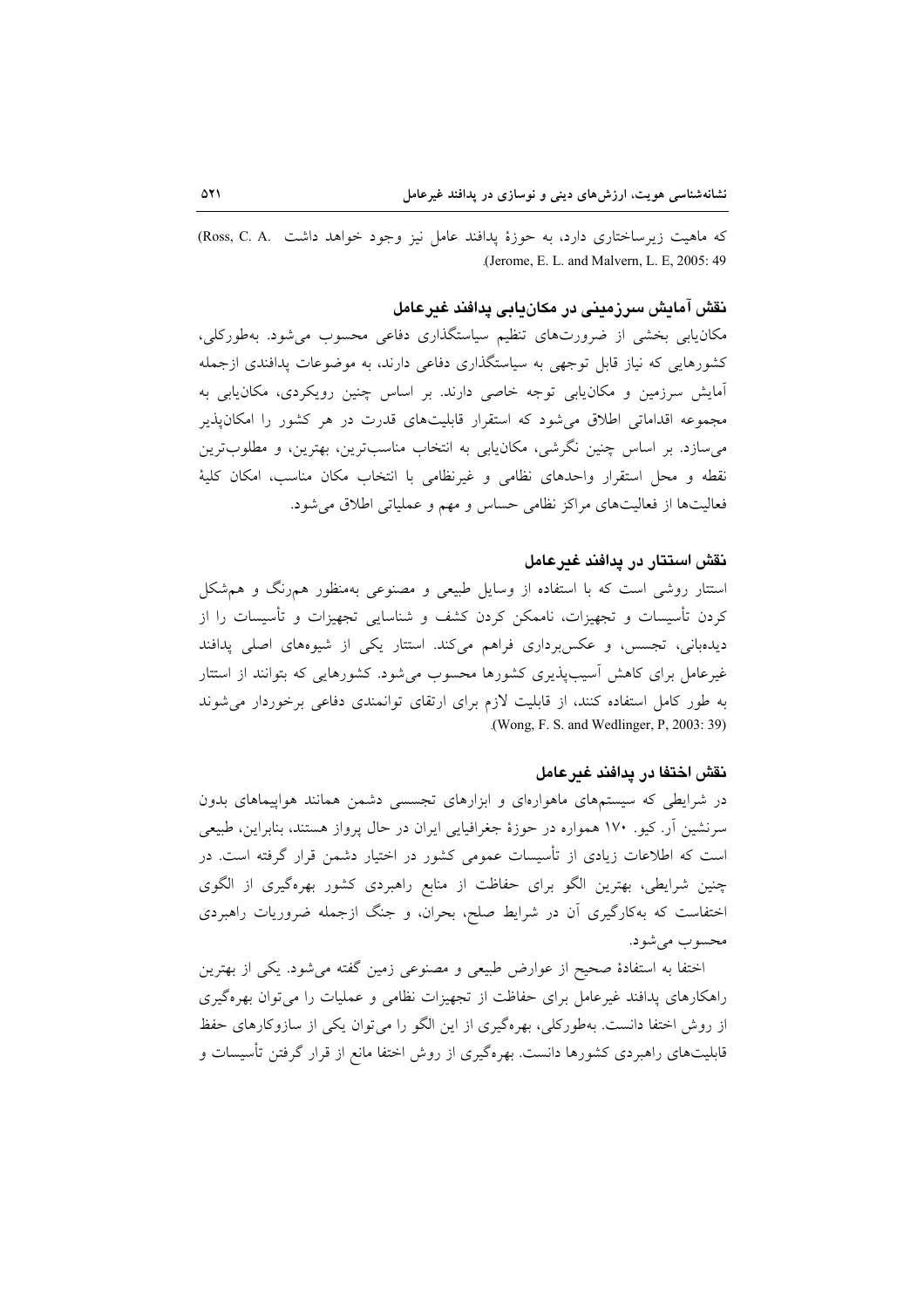تجهیزات در دامنهٔ دید دشمن میشود. بسیاری از تجهیزات ایران در معرض تهدیدها عملیاتی دشمن هستند، به همین دلیل است که از الگوی اختفا برای افزایش عمر ابزارهای تولیدکننده قدرت ملي استفاده مي شود (كامروا، ١٣٨۴: ٣٥).

## نقش يوشش در يدافند غبرعامل

بهرهگیری از پوشش در دفاع غیرعامل را می توان بهرهگیری از امکانات طبیعی و مصنوعی دانست که نفرات، تجهیزات، و تأسیسات را در برابر دید و تیر دشمن حفظ میکند. پوشش اقدامی موقتی است که در مقابل حملات هوایی، موشکی، و تویخانه صورت می گیرد. پوششهایی از قابلیت لازم برخوردار هستند که به اصل یکنواختی و یکپارچگی توجه کنند. بدون توجه به چنین شاخصهایی امکان ارتقای قابلیت پدافندی در مقابل تهدیدها کاهش می یابد (زیاری، ۱۳۷۸: ۲۹).

پوشش در زمرهٔ فرایندهایی محسوب میشود که قابلیت تأسیسات برای مقابله با تهدیدها را افزایش میدهد. بهطورکلی، پوشش ماهیتی تکنیکی و تاکتیکی دارد. یکی از راههای ایجاد امنیت برای شهروندان و تأسیسات را میٍتوان بهرهگیری از قابلیت پوششی دانست. بنابراین، رابطهای ارگانیک بین پوشش و استتار وجود دارد. در بهرهگیری از روش پوشش برای افزایش ایمنی تأسیسات بهرهگیری از ابزارهای استتار برای هم شکل سازی تجهیزات و ابزارهای قدرت با محيط اطراف استفاده مي شود.

#### نقش تجهیزات در یدافند غیرعامل

متنوع سازی قابلیتهای ساختاری را می توان بخشی از ضرورتهای راهبردی دانست. دفاع و امنیت زمانی مطلوب و کارآمد هستند که امکان دسترسی دشمن به آنها کاهش یابد. بهطورکلی، پراکندگی نیرو و تجهیزات در شرایط صلح و جنگ بخشی از قابلیت عمومی کشورها برای حفظ امکانات محسوب می شود. به هر میزان ابزارها و تجهیزات از انسجام و تمرکز بیشتری برخوردار باشند، امکان ضربهپذیری آنها افزایش مییابد Loo, Y. C, and (Santos, A. P, 2006:32)

به همین دلیل است که ضرورت دفاع غیرعامل ایجاب میکند که از اقداماتی نظیر جداسازی، گسترش، و پخش کردن و تمرکززدایی مراکز، تأسیسات، تجهیزات، و امکانات با فعالیتها در فاصلهٔ مناسب بهمنظور کاهش آسیبپذیری آنها در مقابل عملیات دشمن استفاده شود. هر یک از گزینههای یادشده را میتوان یکی از راههای حفظ قابلیتهای عمومی کشور در برابر تهدیدهای مستقیم و غیرمستقیم دانست. متنوعسازی و پراکندهسازی تجهیزات، چنین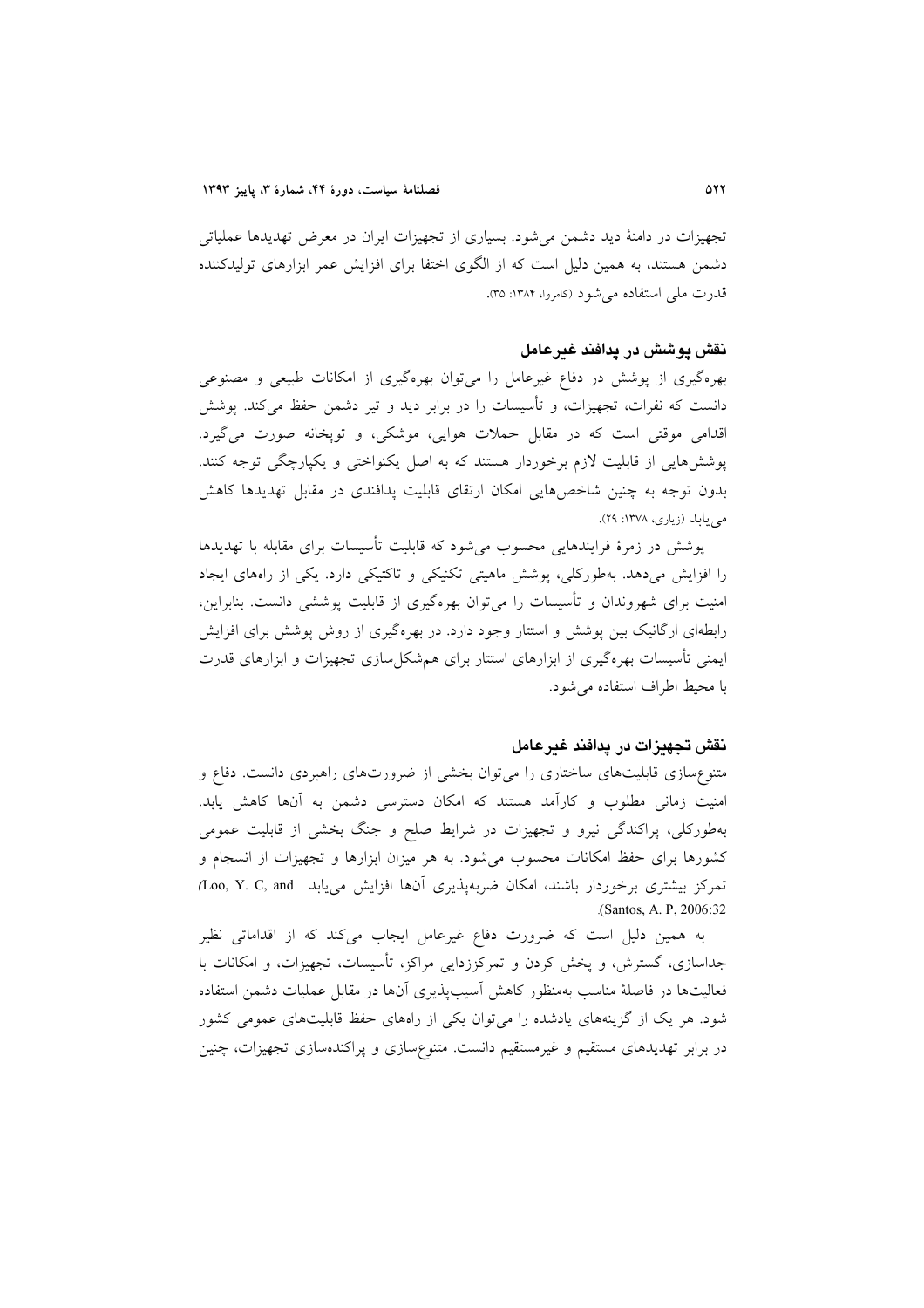قابلیتی را برای مقابله با تهدیدها به وجود می[ورد. بهطورکلی، تهدیدهای عمومی کشور در شرایطی شکل می گیرد که امکان مقابله با فشارهای نظامی و راهبردی محدود شود.

# نقش جابەجايى در پدافند غيرعامل

به هر اندازه کشوری از قابلیت لازم برای تحرک و جابهجایی در دفاع عامل و غیرعامل برخوردار باشد، طبیعی است که به همان میزان از توان مؤثرتری برای حفظ قابلیتهای راهبردی خود بهره میگیرد. بهطورکلی، میتوان به این موضوع توجه کرد که سیال بودن و جابهجایی سیستمها و تجهیزات حساس و حیاتی و مهم در زمانی کوتاه از نقطهای به نقطهای دیگر امکان شناسایی و انهدام را برای دشمن با مشکل مواجه می سازد (Isenberg, I, and (Levine, H. 2005: 63).

تحرک و جابهجایی از ضرورت اجتنابناپذیر دفاعی کشورها برای مقابله با تهدیدها محسوب می شود. بهطورکلی، تحرک را می توان بخشی از واقعیت سیاست پدافندی در حوزهٔ دفاع عامل و غیرعامل دانست. کشورهایی که نیروی انسانی آن از قابلیت لازم برای هدایت فرایندهای دفاعی برخوردار باشند، در شرایط جنگ و صلح قادر خواهند بود تا از طریق تحرک و جابهجایی موقعیت خود را تثبیت کنند. بنابراین، تحرک و جابهجایی نیروهای نظامی و قابلیتهای راهبردی را می توان یکی از قابلیتهای عمومی کشورها برای حفظ ابزار راهبر دی دانست (حسن، ۱۳۸۲: ۷۱).

#### نقش استحكامات دفاعي در يدافند غدرعامل

استحکامات در راهبرد دفاع غیرعامل به سازههایی اطلاق میشود که بهمنظور حفاظت تجهیزات، تأسیسات حیاتی، حساس و مهم در محلهای مناسب ایجاد می شود. هدف از ایجاد چنین تأسیساتی را می توان حفاظت از تهدید دانست. شایان توضیح است که تهدید قدرتهای بزرگ ماهیتی متنوع و فراگیر دارند. بنابراین، باید استحکامات با حفظ درجهٔ حفاظتی أن سازماندهی شود. استحکامات دفاعی از بهترین ابزار قدرت در راهبردی تدافعی و تهاجمی محسوب می شود. در مقابل، قابلیتهای صنعتی و راهبردی کشور را می توان یکی از روشهای حفظ زیرساختهای قدرت در فرایند منازعه دانست. بهطورکلی، احداث استحکامات در شرایطی به سودمندی لازم منجر میشود که از سازههای قوی برای دفاع در برابر نیروهای تهديدكننده استفاده شود (شواي، ١٣٧۵: ٩٣).

در اندیشهٔ راهبردی کلازویتس، استحکامات دفاعی از اهمیت و مطلوبیت ویژهای در طرحریزی دفاعی و امنیتی برخوردار هستند. اندیشهٔ کلازویتس ماهیت ضد نیرو، ضد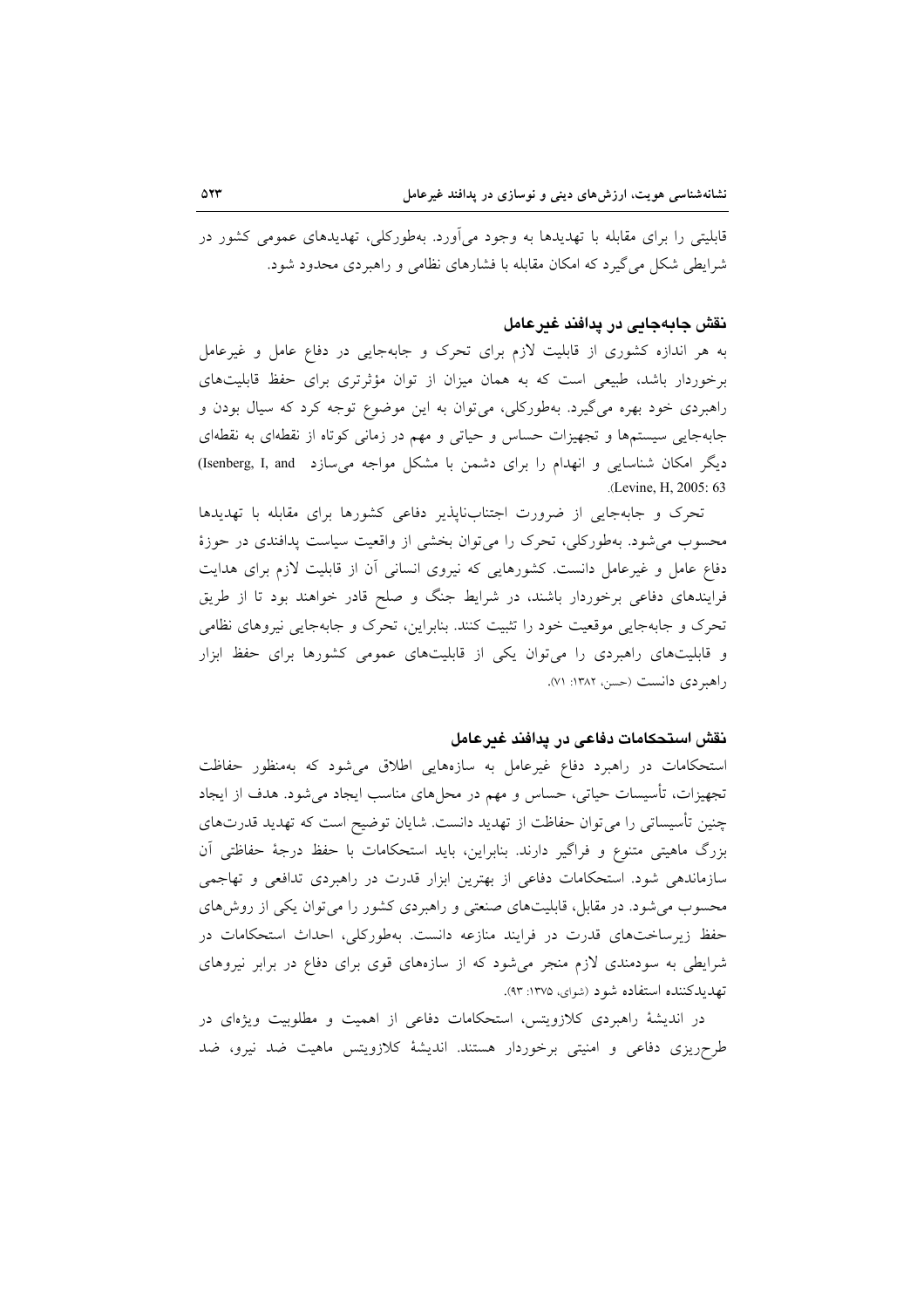راهبردی، و ضد تأسیساتی داشت. محور اصلی راهبردی کلازویتس را می توان در هدفگیری نقاط ثقل دشمن دانست. نقاط ثقل محور اصلی استحکامات دفاعی محسوب می شود. کشورهایی که از قابلیت راهبردی ویژمای در ارتباط با دفاع منطقهای و بینالمللی برخوردارند، تلاش میکنند تا استحکامات دفاعی گستردهتری را ایجاد کنند. یکی دیگر از ویژگی های عمومی مربوط به تأسیسات را می توان واکنش در برابر تهدیدها پستمدرن دانست.

در گذشته، استحکامات به گونهای سازماندهی می شد که بتواند در مقابل اصابت بمب، راکت، موشک، و گلوله مقاومت کند و مانع صدمه رسیدن به نفرات، تجهیزات، و تأسیسات شود. در شرایط موجود که وزارت دفاع آمریکا از الگوی جنگ سایبری در برخورد با کشورهایی همانند ایران بهره می گیرد، تأسیسات باید به گونهای سازماندهی شود که از قابلیت لازم برای شناسایی ویروس های منهدمکنندهٔ دشمن نیز برخوردار باشد Weidlinger, P, and .(Hinman, E, 2008: 45

#### نتىجە

دفاع غیر عامل به مجموعه اقداماتی اطلاق می شود که مستلزم بهکارگیری جنگافزار نباشد و با اجرای آن می توان از وارد شدن خسارت مالی و جانبی جلوگیری کرد. اقدامات دفاع غیرعامل شامل مواردي ازجمله استتار ٰ، اختفا ٰ، پوشش ؒ، فريب ؒ، تفرقه و پراکندگي ؒ، هشدارهاي خطر ؒ و سازمانده<sub>ی</sub> استحکامات و سازههای امن<sup>۷</sup> برای کاهش آسیبپذیری شهروندان و منابع عمومی کشور می شود. نقش توسعهٔ پایدار در سیاستگذاری پدافند غیرعامل را می توان به شرح زیر بررسی کرد:

– يدافند با مفهوم كلي دفع، خنثي كردن يا كاهش تأثير اقدامات آفندي دشمن و ممانعت از دستیابی وی به اهداف خود، بهطورکلی از دو بخش پدافند عامل و غیرعامل تشکیل می شود. به علت نفوذپذیری احتمالی هر مانع پدافندی عامل، بهکارگیری اقدامات پدافند غیرعامل در کنار یدافند عامل ضروری و اجتنابناپذیر است.

– کشورهایی که تجربهٔ مؤثری در سیاستگذاری پدافند غیرعامل دارند، در زمرهٔ واحدهایی محسوب می شوند که نشانههایی از توازن بین توسعهٔ اقتصادی، گسترش نهادهای صنعتی با فرایندهای سیاستگذاری پدافند غیرعامل ایجاد کردهاند. یکی از راههای تداوم نوسازی را باید

- 1. Camouflage.
- 2. Concealment.

<sup>3</sup> Cover

<sup>4.</sup> Deception.

<sup>5.</sup> Early avowing.

<sup>6.</sup> Separation  $&$  Dispersion.

<sup>7.</sup> Protective Construction.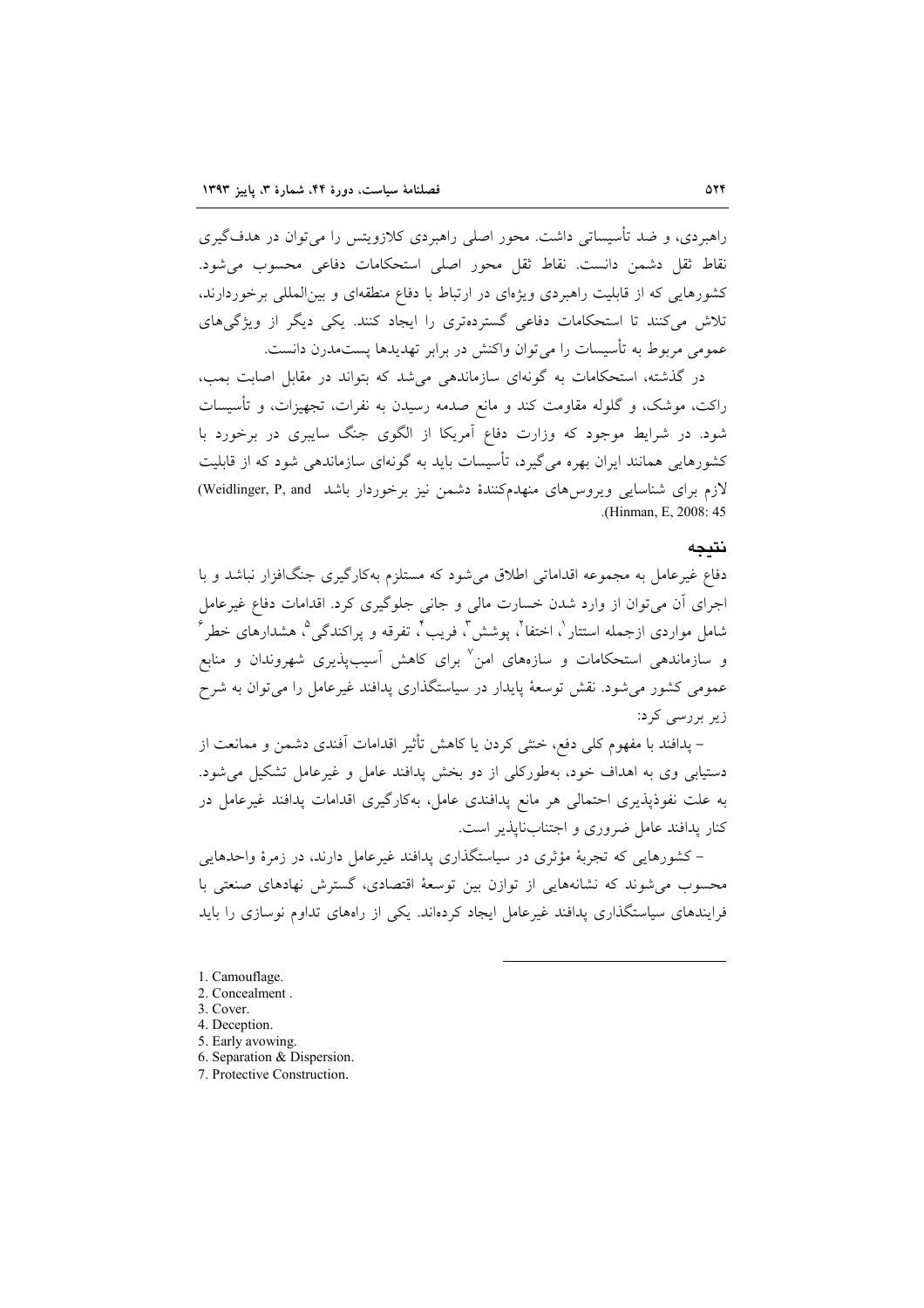ارتقای قابلیتهایی دانست که زمینهٔ مقابله با تهدیدها در محیط راهبردی را از طریق سازوکارهای پدافند غیرعامل به وجود می آورد.

– راهبردهای پدافند غیرعامل کشور مجموعه اقدامات غیرمسلحانهای است که موجب افزایش بازدارندگی، کاهش آسیب پذیری، تداوم فعالیتهای ضروری، ارتقای پایداری ملی و تسهيل مديريت بحران در مقابل تهديدها و اقدامات نظامي دشمن مي شود.

– شاخصهای فرهنگی، اسطورهها، و الگوهای کنش هنجاری را می توان در زمرهٔ مؤلفهها و عواملی دانست که در الگوی پدافند غیرعامل تأثیر میگذارد. نظریهپردازان واقعگرا بر نقش عوامل مادی در پدافند غیرعامل تأکید دارند، درحالی که این موارد نشان داد که بازدارندگی اجتماعی و قالبهای هویتی نقش مؤثری در فرایند پدافند غیرعامل ایفا می کند.

– هویت و ارزشهای دینی در عصر گسترش بحرانهای منطقهای بهویژه بحران ناشی از ظهور گروههای تکفیری در زمرهٔ ضرورتهای پدافند غیرعامل بهویژه در مناطقی است که گروههای اجتماعی ترکیبی دارد.

#### منابع و مآخذ

#### الف) فارسى

- ۱. اصغریان جدی، احمد (۱۳۸۶)، «الزامات معمارانه در دفاع غیرعامل پایدار»، تهران: مرکز چاپ و انتشارات دانشگاه شهید بهشتى.
- ۲. امیری، انوشه (۱۳۹۰)، «ساختار فضایبی معماری داخلی پناهگاههای عمومی»، همایش علمی پژوهشی شهرسازی و معماری دفاعی، تهران: دانشگاه صنعتی مالک اشتر.
- ۳. امیری، انوشه (۱۳۹۰)، «ملاحظات روانشناسی در طراحی معماری داخلی پناهگاههای عمومی»، همایش علمی پژوهشی شهرسازی و معماری دفاعی، دانشگاه صنعتی مالک اشتر.
- ۴. استروفسکی، واتسلاف (۱۳۷۸)، «شهرسازی معاصر، از نخستین سرچشمهها تا منشور آتن»، ترجمه: لادن اعتضادی، تهران: مرکز نشر دانشگاهی.
	- ۵. پاپلی یزدی، محمد حسین (۱۳۸۲)، «نظریههای شهر و پیرامون». تهران: سمت.
	- ۶. پور محمدي، محمدرضا (۱۳۸۶)، «برنامه ريزي كاربري اراضي شهري»، تهران: سمت.
		- ٧. يورمحمدي، محمدرضا (١٣٨٨)، «برنامه ريزي مسكن» تهران: سمت.
	- ۸ حسن، مجید (۱۳۸۲)، «مجموعه قوانین و مقررات شهرسازی»، تهران: مرکز مطالعات و تحقیقات شهرسازی و معماری ايران، چاپ اول.
		- ۹. دانشور، تورج (۱۳۸۱)، «طرح ریزی کالبدی و برنامه ریزی منطقه ای در ایران»، آذرخش، چاپ اول.
			- ۱۰. زیاری، کرامت ا... (۱۳۸۷)، «اصول و روشهای برنامهریزی منطقهای»، یزد: دانشگاه یزد.
	- ۱۱. زیاری، کرامت ا… (۱۳۷۹)، «برنامهریزی شهرهای جدید»، تهران: سازمان مطالعه و تدوین کتب علوم انسانی دانشگاهها (سمت).
		- ۱۲. شوای، فرانسواز (۱۳۷۵)، «شهرسازی، تخیلات و واقعیات»، ترجمه: دکتر سید محسن حبیبی، تهران: دانشگاه تهران، موسسه انتشارات و چاپ.
			- ۱۳. عابدین درگوش، سعید (۱۳۸۴)، «درآمدی به اقتصاد شهری»، مرکز نشر دانشگاهی.